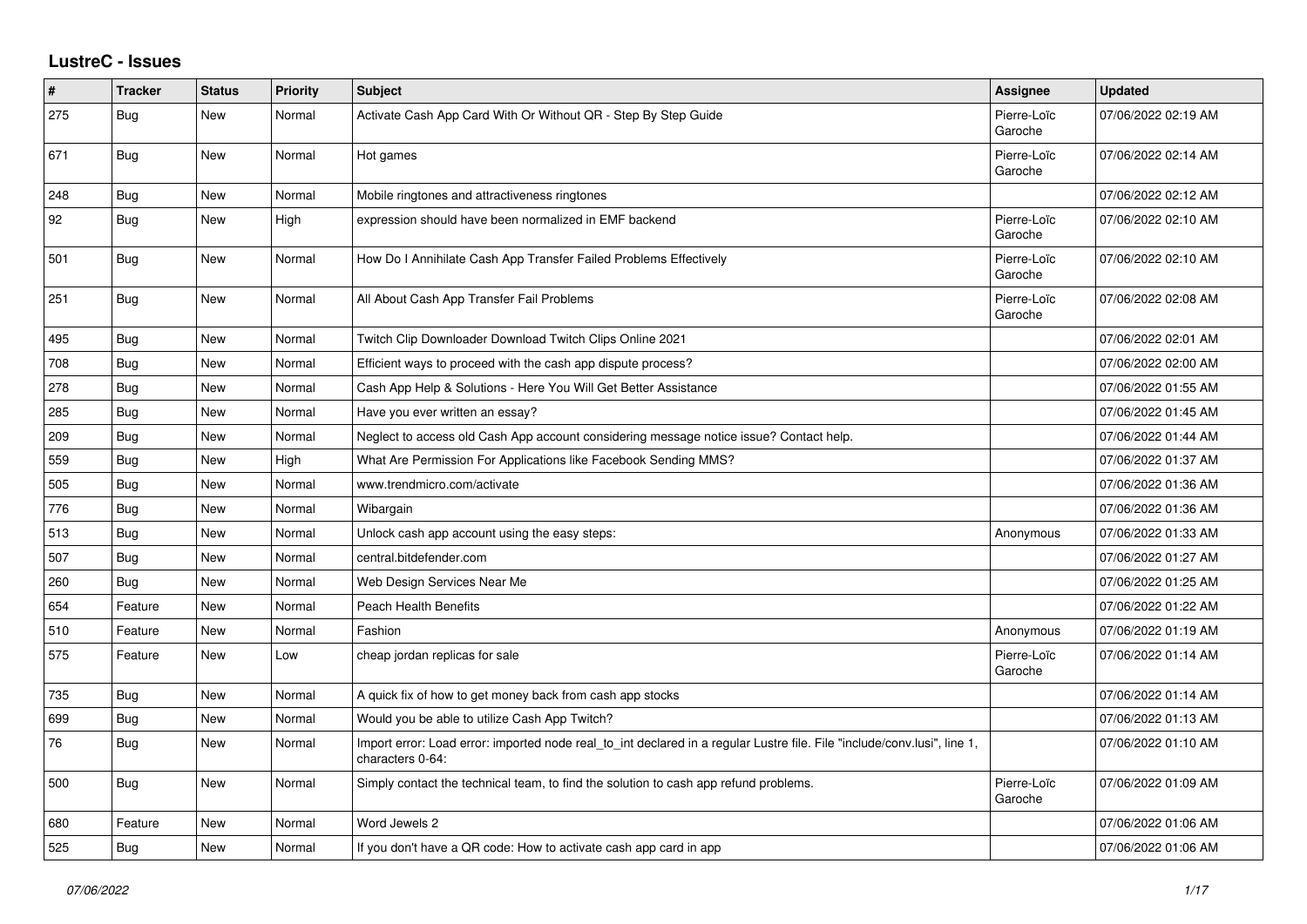| $\pmb{\#}$ | <b>Tracker</b> | <b>Status</b> | <b>Priority</b> | Subject                                                                                                      | <b>Assignee</b>        | <b>Updated</b>      |
|------------|----------------|---------------|-----------------|--------------------------------------------------------------------------------------------------------------|------------------------|---------------------|
| 527        | Feature        | New           | Normal          | My Teachers                                                                                                  |                        | 07/06/2022 01:03 AM |
| 967        | Feature        | <b>New</b>    | Normal          | stream live nfl games free online                                                                            |                        | 07/06/2022 01:02 AM |
| 498        | <b>Bug</b>     | New           | Normal          | Téléchargeur SoundCloud : SoundCloud en Mp3                                                                  | Christophe<br>Garion   | 07/06/2022 12:51 AM |
| 74         | Bug            | New           | Normal          | const is not supported inside contract                                                                       | Pierre-Loïc<br>Garoche | 07/06/2022 12:51 AM |
| 493        | Feature        | New           | High            | chainsaw dance                                                                                               |                        | 07/06/2022 12:51 AM |
| 210        | Bug            | New           | Normal          | Issue with check symbol in Cash App? Dial assist number with calling Cash App customer service phone number. |                        | 07/06/2022 12:48 AM |
| 797        | Bug            | New           | Normal          | Psychedelic                                                                                                  | Christophe<br>Garion   | 07/06/2022 12:46 AM |
| 234        | <b>Bug</b>     | New           | Normal          | My Personal Experience With the College Writing Services                                                     |                        | 07/06/2022 12:42 AM |
| 800        | <b>Bug</b>     | New           | Normal          | Who Is an ETL Engineer                                                                                       |                        | 07/06/2022 12:39 AM |
| 773        | Bug            | New           | Normal          | Spades - Play online free                                                                                    |                        | 07/06/2022 12:39 AM |
| 120        | Bug            | New           | Normal          | ghfjtkx                                                                                                      | Pierre-Loïc<br>Garoche | 07/06/2022 12:38 AM |
| 182        | <b>Bug</b>     | New           | Normal          | <b>Healthcare Custom Writing Services</b>                                                                    |                        | 07/06/2022 12:37 AM |
| 118        | <b>Bug</b>     | New           | Normal          | golf                                                                                                         | Anonymous              | 07/06/2022 12:36 AM |
| 345        | <b>Bug</b>     | New           | Normal          | Stain Protection Services in Chesapeake VA                                                                   |                        | 07/06/2022 12:33 AM |
| 491        | Feature        | New           | Normal          | Automatically download and paste Reddit wallpapers into Windows                                              |                        | 07/06/2022 12:29 AM |
| 141        | Feature        | New           | Normal          | Something about jerry curly                                                                                  |                        | 07/06/2022 12:22 AM |
| 190        | <b>Bug</b>     | New           | Normal          | All About Cash App Transfer Fail Problems                                                                    |                        | 07/06/2022 12:14 AM |
| 292        | Bug            | New           | Normal          | Venmo to Cash App Transfer Of Money- Explore Here                                                            |                        | 07/06/2022 12:13 AM |
| 289        | <b>Bug</b>     | New           | Normal          | Recover Yahoo Mail Forgotten Password - Explore Kanata Chinese                                               |                        | 07/06/2022 12:04 AM |
| 582        | <b>Bug</b>     | New           | Normal          | Cash App Won't Let Me Send Money If There Is A Low Balance Available                                         | Pierre-Loïc<br>Garoche | 07/05/2022 11:59 PM |
| 123        | Bug            | New           | Normal          | https://www.reddit.com/r/NRLgrandfinal2020/                                                                  |                        | 07/05/2022 11:58 PM |
| 650        | <b>Bug</b>     | New           | Normal          | <b>Cherries Health Benefits</b>                                                                              |                        | 07/05/2022 11:57 PM |
| 168        | <b>Bug</b>     | New           | Normal          | UFC 256 Live Stream Online                                                                                   |                        | 07/05/2022 11:57 PM |
| 715        | <b>Bug</b>     | New           | Normal          | Puppy Playtime Descargar gratis                                                                              |                        | 07/05/2022 11:53 PM |
| 211        | Bug            | New           | Normal          | Problem in Cash App rebate? Call Cash App customer service number for help.                                  |                        | 07/05/2022 11:53 PM |
| 798        | <b>Bug</b>     | New           | Normal          | Who Is an ETL Engineer                                                                                       |                        | 07/05/2022 11:49 PM |
| 169        | <b>Bug</b>     | New           | Normal          | CV Maker - UAE CV Writing Agency                                                                             |                        | 07/05/2022 11:46 PM |
| 508        | <b>Bug</b>     | New           | Normal          | hire a professional dissertation help                                                                        |                        | 07/05/2022 11:43 PM |
| 718        | <b>Bug</b>     | New           | High            | Solve Complex Accounting Assignments                                                                         | Hamza<br>Bourbouh      | 07/05/2022 11:39 PM |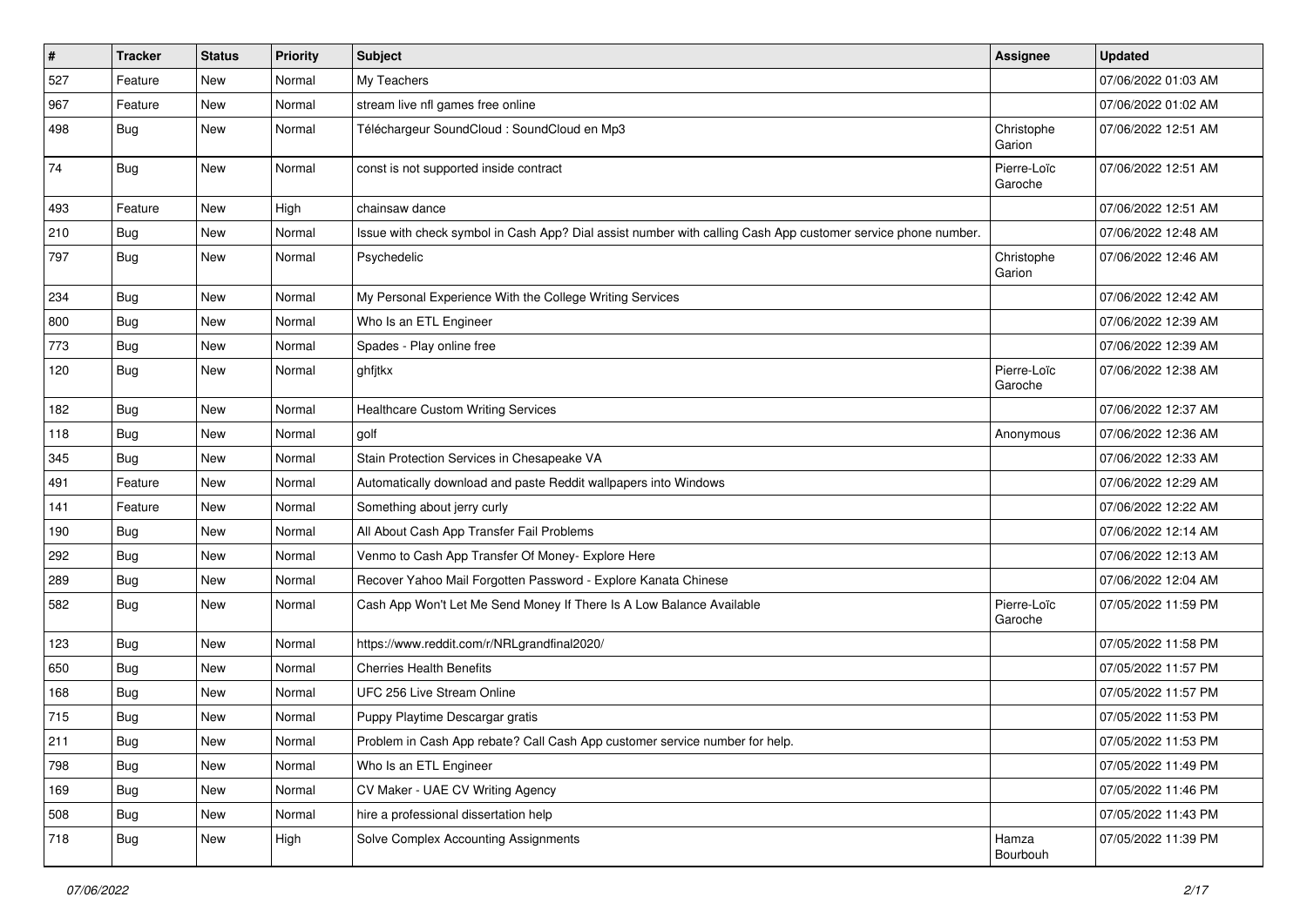| #   | <b>Tracker</b> | <b>Status</b> | <b>Priority</b> | Subject                                                                                  | <b>Assignee</b>        | <b>Updated</b>      |
|-----|----------------|---------------|-----------------|------------------------------------------------------------------------------------------|------------------------|---------------------|
| 802 | <b>Bug</b>     | New           | Normal          | Who Is an ETL Engineer                                                                   |                        | 07/05/2022 11:30 PM |
| 740 | Feature        | New           | Normal          | Online Thesis Help USA                                                                   |                        | 07/05/2022 11:29 PM |
| 754 | Bug            | New           | Normal          | Cómo descargar tonos gratis de teléfono celular                                          |                        | 07/05/2022 11:29 PM |
| 255 | Feature        | New           | Normal          | best doctor for psoriasis                                                                |                        | 07/05/2022 11:19 PM |
| 279 | <b>Bug</b>     | <b>New</b>    | High            | What is an essential feature of an internal communications app?                          |                        | 07/05/2022 11:18 PM |
| 126 | Feature        | New           | Normal          | Stussy Air Force 1 replica                                                               |                        | 07/05/2022 11:02 PM |
| 547 | Bug            | New           | Normal          | Get rid of the issue of cash app down by calling experts.                                |                        | 07/05/2022 11:02 PM |
| 246 | <b>Bug</b>     | New           | Normal          | The Beast App                                                                            |                        | 07/05/2022 10:59 PM |
| 502 | Bug            | New           | Normal          | Les instructions pour définir des sonneries pour iPhone sont simples et faciles à suivre |                        | 07/05/2022 10:56 PM |
| 202 | <b>Bug</b>     | <b>New</b>    | Normal          | blonde wig                                                                               |                        | 07/05/2022 10:32 PM |
| 218 | <b>Bug</b>     | New           | Normal          | Popular Educational trends                                                               |                        | 07/05/2022 10:30 PM |
| 181 | <b>Bug</b>     | New           | Normal          | <b>Healthcare Custom Writing Services</b>                                                |                        | 07/05/2022 10:28 PM |
| 655 | Bug            | <b>New</b>    | Normal          | <b>Eggplant Health Benefits</b>                                                          |                        | 07/05/2022 10:20 PM |
| 545 | Feature        | New           | Normal          | Best Canvas Print Company                                                                |                        | 07/05/2022 10:13 PM |
| 480 | <b>Bug</b>     | <b>New</b>    | Normal          | Nur Online Shop                                                                          |                        | 07/05/2022 10:11 PM |
| 635 | Bug            | New           | Normal          | Buy Steroids Online with OurMedicnes.com   Best Quality Steroids                         |                        | 07/05/2022 09:51 PM |
| 189 | <b>Bug</b>     | New           | Normal          | <b>College Biology Writing Services</b>                                                  |                        | 07/05/2022 09:45 PM |
| 922 | Bug            | New           | Normal          | Why Is The Need For Assignment Writing Services?                                         |                        | 07/05/2022 09:39 PM |
| 600 | <b>Bug</b>     | New           | Normal          | Play Store Pro                                                                           |                        | 07/05/2022 09:29 PM |
| 494 | Bug            | New           | Normal          | <b>Buy Discussion Post</b>                                                               |                        | 07/05/2022 09:26 PM |
| 777 | <b>Bug</b>     | New           | Normal          | Obtain driving instructions using Google Maps.                                           |                        | 07/05/2022 09:22 PM |
| 606 | Feature        | New           | Normal          | Play unblocked cookie crush 3                                                            | Pierre-Loïc<br>Garoche | 07/05/2022 09:05 PM |
| 535 | Bug            | New           | Normal          | Getting Tangled Problems When You Try To Apply For Cash App Delete Account               | Christophe<br>Garion   | 07/05/2022 08:58 PM |
| 721 | <b>Bug</b>     | <b>New</b>    | Normal          | Cómo instalar un Mod Apk                                                                 |                        | 07/05/2022 08:54 PM |
| 519 | <b>Bug</b>     | New           | Normal          | Are you finding online UK Assignment writers?                                            |                        | 07/05/2022 08:48 PM |
| 573 | <b>Bug</b>     | New           | Normal          | Experimente lo mejor en la aplicación Apk de juegos gratis                               |                        | 07/05/2022 08:47 PM |
| 492 | Bug            | New           | Normal          | HD Streamz MOD APK v3.5.5 (Keine Werbung)                                                |                        | 07/05/2022 08:43 PM |
| 565 | Bug            | New           | Normal          | How To Install RepelisPlus On Your Android Phone?                                        |                        | 07/05/2022 08:42 PM |
| 228 | Bug            | New           | Normal          | Why Does Cash App Transaction Failed? - Here Is the Answer                               |                        | 07/05/2022 08:41 PM |
| 142 | Feature        | New           | Normal          | About ashimary hair                                                                      |                        | 07/05/2022 08:41 PM |
| 464 | <b>Bug</b>     | New           | Normal          | Upholstery Cleaning Westchester MA                                                       |                        | 07/05/2022 08:38 PM |
| 258 | <b>Bug</b>     | New           | Normal          | Fake Nike Dunk High AMBUSH Deep Royal                                                    |                        | 07/05/2022 08:38 PM |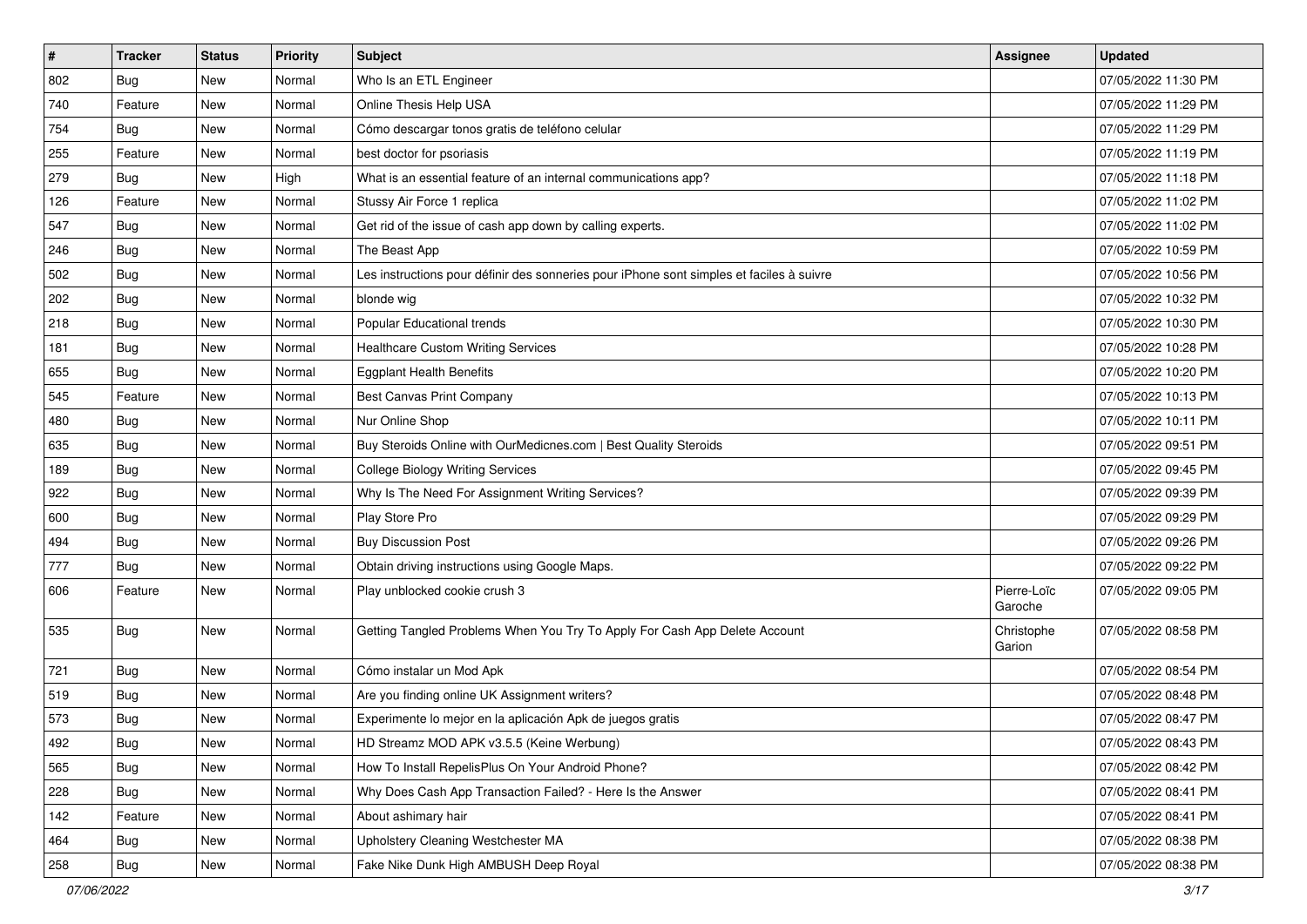| $\vert$ # | <b>Tracker</b> | <b>Status</b> | Priority | <b>Subject</b>                                                                         | <b>Assignee</b>        | <b>Updated</b>      |
|-----------|----------------|---------------|----------|----------------------------------------------------------------------------------------|------------------------|---------------------|
| 264       | <b>Bug</b>     | New           | Normal   | We Buy Your Unwanted Car                                                               | Corentin<br>Lauverjat  | 07/05/2022 08:22 PM |
| 75        | <b>Bug</b>     | New           | Normal   | exception File "checks/algebraicLoop.ml", line 368, characters 16-22: Assertion failed |                        | 07/05/2022 08:20 PM |
| 531       | <b>Bug</b>     | New           | Normal   | Cheap Assignment Writing Service UK                                                    | Anonymous              | 07/05/2022 08:02 PM |
| 666       | Bug            | New           | Normal   | 470+ pages à colorier de Noël                                                          |                        | 07/05/2022 08:01 PM |
| 530       | Bug            | New           | Normal   | Cheap Assignment Writing Service UK                                                    | Anonymous              | 07/05/2022 07:47 PM |
| 579       | <b>Bug</b>     | New           | Normal   | YOUR CV MAKES YOUR FIRST IMPRESSION                                                    | Christophe<br>Garion   | 07/05/2022 07:46 PM |
| 496       | Bug            | New           | Normal   | What is Live NetTV?                                                                    |                        | 07/05/2022 07:42 PM |
| 146       | <b>Bug</b>     | New           | Normal   | bayabais                                                                               |                        | 07/05/2022 07:41 PM |
| 1077      | Bug            | New           | Normal   | Les excellentes façons d'utiliser ces images                                           |                        | 07/05/2022 07:34 PM |
| 312       | <b>Bug</b>     | <b>New</b>    | Normal   | Stain Protection Services in Virginia Beach VA                                         |                        | 07/05/2022 07:34 PM |
| 786       | Bug            | New           | Normal   | Best Assignment Help in Australia & UK                                                 |                        | 07/05/2022 07:30 PM |
| 469       | <b>Bug</b>     | New           | Normal   | Germs Removal Westchester MA                                                           |                        | 07/05/2022 07:23 PM |
| 730       | <b>Bug</b>     | New           | Normal   | Canon IJ Network Tool                                                                  |                        | 07/05/2022 07:20 PM |
| 499       | Feature        | New           | Normal   | Discover The Premium Features Of Spotify Mod Apk                                       |                        | 07/05/2022 07:18 PM |
| 203       | <b>Bug</b>     | New           | Low      | Airport Taxi Guildford                                                                 | Anonymous              | 07/05/2022 07:16 PM |
| 183       | Bug            | New           | Normal   | Nursing Assignment Help Online                                                         |                        | 07/05/2022 07:07 PM |
| 267       | <b>Bug</b>     | New           | Normal   | How To Use Internet Radio Services To Listen To Your Favorite Songs                    |                        | 07/05/2022 07:00 PM |
| 534       | <b>Bug</b>     | New           | Normal   | Know how to initiate cash app refund by contacting the technical team                  | Pierre-Loïc<br>Garoche | 07/05/2022 06:56 PM |
| 196       | Bug            | New           | Normal   | Homoeobazaar For Homeopathy Medicines                                                  |                        | 07/05/2022 06:45 PM |
| 528       | <b>Bug</b>     | New           | Normal   | Korean Mag                                                                             |                        | 07/05/2022 06:42 PM |
| 205       | <b>Bug</b>     | New           | Low      | Mens Designer Glasses                                                                  |                        | 07/05/2022 06:36 PM |
| 317       | <b>Bug</b>     | New           | Normal   | Eco/Green Cleaning Services in Virginia Beach VA                                       |                        | 07/05/2022 06:33 PM |
| 284       | Bug            | New           | Normal   | All About Cash App Transfer Fail Problems                                              |                        | 07/05/2022 06:21 PM |
| 250       | <b>Bug</b>     | New           | Normal   | Reviews of phone ringtones                                                             |                        | 07/05/2022 06:21 PM |
| 682       | <b>Bug</b>     | New           | Normal   | Does Facebook customer service live chat allow to speak with someone?                  |                        | 07/05/2022 06:09 PM |
| 609       | Bug            | New           | High     | Online Trusted Medicine Store in US for Health - Genericmedsupply                      |                        | 07/05/2022 06:05 PM |
| 128       | <b>Bug</b>     | New           | Normal   | dfgbd                                                                                  |                        | 07/05/2022 05:58 PM |
| 257       | Bug            | New           | Normal   | Best latte machines                                                                    |                        | 07/05/2022 05:56 PM |
| 696       | <b>Bug</b>     | New           | Normal   | How to Install the TuMangaOnline App                                                   |                        | 07/05/2022 05:37 PM |
| 569       | <b>Bug</b>     | New           | Normal   | What is the incoming and outgoing mail server for Outlook IMAP settings?               | Pierre-Loïc<br>Garoche | 07/05/2022 05:35 PM |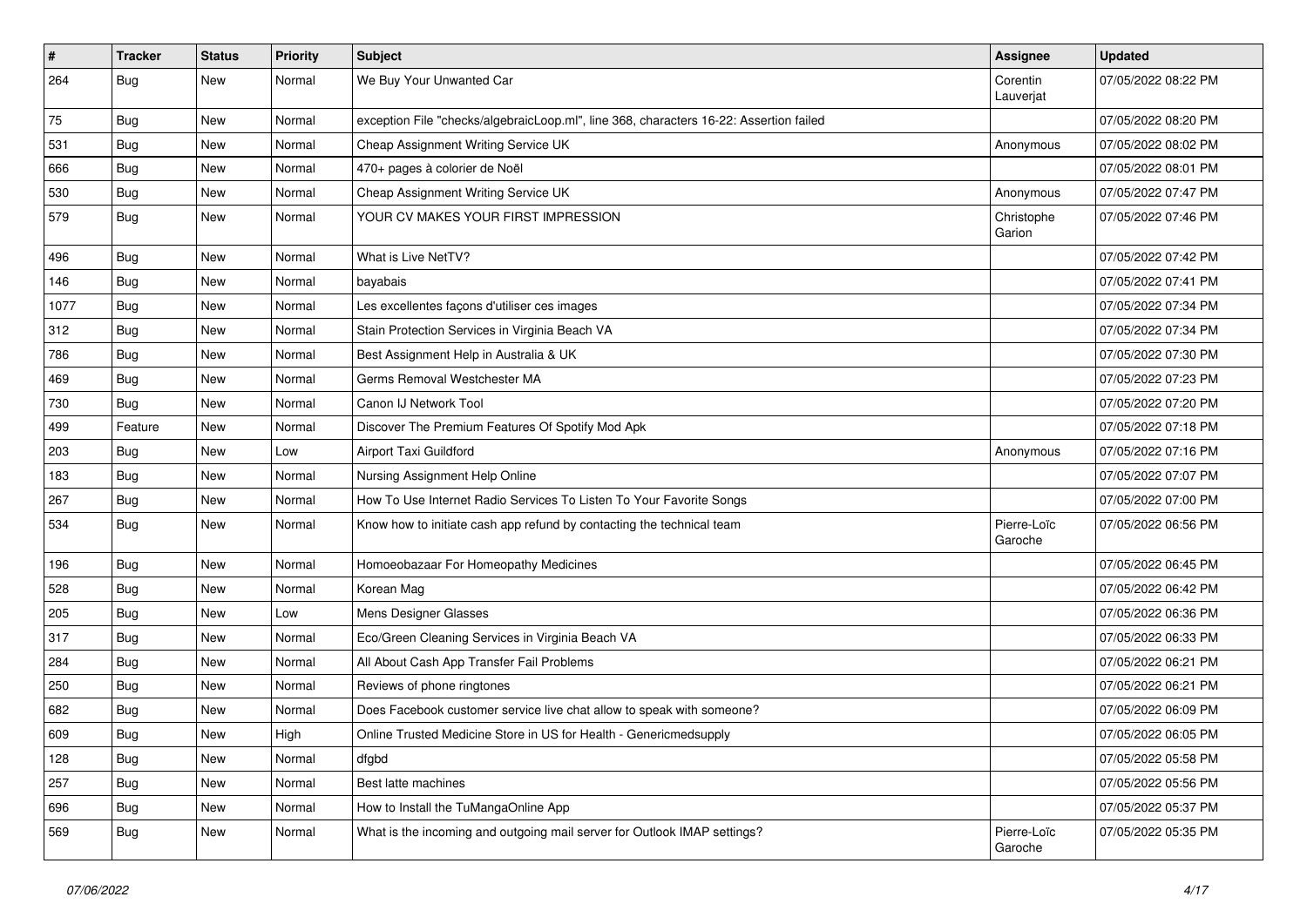| $\pmb{\#}$ | <b>Tracker</b> | <b>Status</b> | <b>Priority</b> | <b>Subject</b>                                                                 | <b>Assignee</b>        | <b>Updated</b>      |
|------------|----------------|---------------|-----------------|--------------------------------------------------------------------------------|------------------------|---------------------|
| 694        | <b>Bug</b>     | New           | Normal          | How to Get Guidance On How To Cash App Withdrawal Limit?                       | Christophe<br>Garion   | 07/05/2022 05:32 PM |
| 668        | <b>Bug</b>     | New           | Normal          | Get to know Cash App Refund Process here                                       |                        | 07/05/2022 05:09 PM |
| 488        | <b>Bug</b>     | New           | Normal          | Quick solution to solve cash app dispute by the technical team                 |                        | 07/05/2022 05:04 PM |
| 586        | <b>Bug</b>     | New           | Normal          | Best Modifications For Your Mobile Phone                                       |                        | 07/05/2022 04:56 PM |
| 968        | Feature        | New           | Normal          | watch nfl online free live streaming                                           |                        | 07/05/2022 04:47 PM |
| 155        | <b>Bug</b>     | New           | Normal          | Cant access my cash app account                                                | Pierre-Loïc<br>Garoche | 07/05/2022 04:42 PM |
| 963        | Feature        | New           | Normal          | Why I am not getting cool cash app card designs- call experts                  |                        | 07/05/2022 04:36 PM |
| 219        | <b>Bug</b>     | New           | Normal          | Free Ringtones for Cell Phones.                                                |                        | 07/05/2022 04:20 PM |
| 524        | Bug            | New           | Normal          | How Does Google Account Recovery Work If Your Account Is Hacked?               |                        | 07/05/2022 04:20 PM |
| 188        | Bug            | New           | Normal          | Why are university students buying assignments online?                         | Pierre-Loïc<br>Garoche | 07/05/2022 04:07 PM |
| 197        | <b>Bug</b>     | New           | Normal          | SBL JABORANDI PLUS HAIR OIL - COMPLETE SCALP CARE (100ML)                      |                        | 07/05/2022 03:47 PM |
| 979        | Bug            | New           | Normal          | Free Gas Cards for the Unemployed                                              |                        | 07/05/2022 03:45 PM |
| 477        | <b>Bug</b>     | New           | Normal          | What Does Online Coupon Mean?                                                  |                        | 07/05/2022 03:41 PM |
| 697        | <b>Bug</b>     | New           | Normal          | How to Descargar Pura TV For Android                                           |                        | 07/05/2022 03:29 PM |
| 244        | Bug            | New           | Normal          | Quels sont les avantages des stations de radio en ligne.                       |                        | 07/05/2022 03:25 PM |
| 517        | <b>Bug</b>     | New           | Normal          | Proficient tips to take help of cash app support professionals:                |                        | 07/05/2022 03:18 PM |
| 591        | Bug            | New           | Normal          | How To Find Facebook Modifications For Your Spotify Premium Apk?               |                        | 07/05/2022 03:13 PM |
| 536        | <b>Bug</b>     | New           | Normal          | How to check the balance on the cash app card                                  | Hamza<br>Bourbouh      | 07/05/2022 03:05 PM |
| 567        | <b>Bug</b>     | New           | Normal          | Singapore assignment help                                                      |                        | 07/05/2022 02:47 PM |
| 281        | Feature        | New           | Normal          | what are the types of Ringtones?                                               | Anonymous              | 07/05/2022 02:45 PM |
| 955        | <b>Bug</b>     | New           | Normal          | How Long Does Verification Take On Cash App If You Apply For The Verification? | Christophe<br>Garion   | 07/05/2022 02:41 PM |
| 703        | <b>Bug</b>     | New           | Normal          | For real-time help, dial Facebook customer service number                      |                        | 07/05/2022 02:40 PM |
| 574        | <b>Bug</b>     | New           | Normal          | How to fix the Epson printer offline issue due to a wired connection?          |                        | 07/05/2022 02:39 PM |
| 901        | Feature        | New           | Normal          | good game ever                                                                 |                        | 07/05/2022 02:31 PM |
| 647        | Feature        | New           | Normal          | <b>Cranberry Health Benefits</b>                                               |                        | 07/05/2022 02:29 PM |
| 690        | <b>Bug</b>     | New           | Normal          | campervan hire                                                                 |                        | 07/05/2022 02:00 PM |
| 333        | Bug            | New           | Normal          | Mold Removal Services in Norfolk VA                                            |                        | 07/05/2022 01:59 PM |
| 822        | <b>Bug</b>     | New           | Normal          | Dowload Your Boyfriend Game                                                    |                        | 07/05/2022 01:51 PM |
| 789        | <b>Bug</b>     | New           | Normal          | Full version                                                                   |                        | 07/05/2022 01:51 PM |
| 724        | <b>Bug</b>     | New           | Normal          | Dial Chime Customer support number for a quick response                        |                        | 07/05/2022 01:50 PM |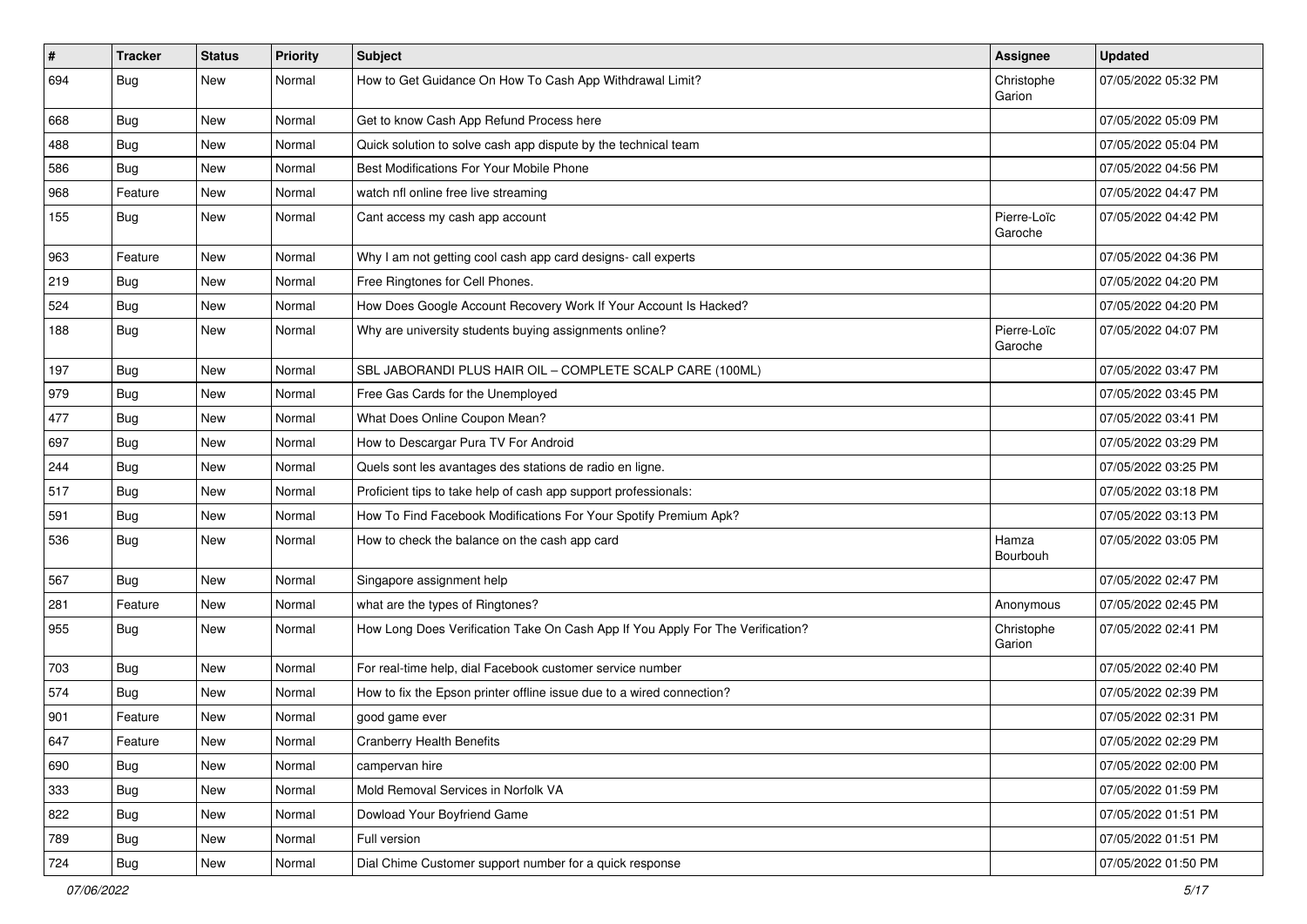| $\vert$ # | <b>Tracker</b> | <b>Status</b> | <b>Priority</b> | <b>Subject</b>                                                                                     | <b>Assignee</b>        | <b>Updated</b>      |
|-----------|----------------|---------------|-----------------|----------------------------------------------------------------------------------------------------|------------------------|---------------------|
| 486       | Bug            | New           | Low             | <b>HP Wireless Printer Setup</b>                                                                   | Anonymous              | 07/05/2022 01:48 PM |
| 514       | Bug            | <b>New</b>    | Normal          | Trans-Caribbean                                                                                    |                        | 07/05/2022 01:45 PM |
| 88        | Bug            | New           | Normal          | kind2 output: When for node arguments                                                              | Pierre-Loïc<br>Garoche | 07/05/2022 01:40 PM |
| 723       | Bug            | New           | High            | The best horror game in 2021                                                                       | Christophe<br>Garion   | 07/05/2022 01:21 PM |
| 253       | Bug            | New           | Normal          | Florence Lawrence                                                                                  |                        | 07/05/2022 01:16 PM |
| 217       | Bug            | New           | Normal          | How this service matter most?                                                                      |                        | 07/05/2022 01:09 PM |
| 487       | Bug            | New           | Normal          | Cheap Fake Dunks                                                                                   |                        | 07/05/2022 12:59 PM |
| 523       | Bug            | New           | Normal          | What Is The Right Google Account Recovery Aid To Regain Account Access?                            | Pierre-Loïc<br>Garoche | 07/05/2022 12:53 PM |
| 1145      | <b>Bug</b>     | New           | Normal          | IHG Is Extending Its Already Impressive Roster with a New Luxury Collection of Independent Hotels? |                        | 07/05/2022 12:50 PM |
| 164       | <b>Bug</b>     | New           | Normal          | dfgbd                                                                                              |                        | 07/05/2022 12:47 PM |
| 347       | <b>Bug</b>     | New           | Normal          | Eco/Green Cleaning Services in Chesapeake VA                                                       |                        | 07/05/2022 12:46 PM |
| 685       | <b>Bug</b>     | New           | Low             | youtube thumbnail downloader                                                                       | Pierre-Loïc<br>Garoche | 07/05/2022 12:45 PM |
| 261       | Bug            | New           | Normal          | Ringtone Downloads - Easy Ways Come Up With Your Own Ringtones                                     |                        | 07/05/2022 12:41 PM |
| 503       | Bug            | <b>New</b>    | Normal          | Youtube Premium Apk free download for Android                                                      |                        | 07/05/2022 12:33 PM |
| 658       | Bug            | New           | Normal          | Watermelon Nutrition Facts And Health Benefits                                                     |                        | 07/05/2022 12:28 PM |
| 594       | Feature        | <b>New</b>    | Normal          | How does research proposal help online make it easy for me?                                        |                        | 07/05/2022 12:20 PM |
| 380       | Bug            | New           | Normal          | Moving Services in McLean VA                                                                       |                        | 07/05/2022 12:15 PM |
| 662       | <b>Bug</b>     | New           | Normal          | Oreo TV Download - The Easiest Way to Watch Live TV                                                |                        | 07/05/2022 12:10 PM |
| 651       | Bug            | New           | Normal          | Salmon Health Benefits                                                                             |                        | 07/05/2022 12:09 PM |
| 457       | Bug            | New           | Normal          | Carpet Cleaning Medford MA                                                                         |                        | 07/05/2022 12:06 PM |
| 767       | <b>Bug</b>     | New           | Normal          | apkmod                                                                                             |                        | 07/05/2022 11:57 AM |
| 481       | Bug            | New           | Normal          | Nur Online Shop                                                                                    |                        | 07/05/2022 11:49 AM |
| 556       | Bug            | New           | Normal          | Play Game Mod Apk With Your Friends                                                                |                        | 07/05/2022 11:45 AM |
| 1104      | <b>Bug</b>     | New           | Normal          | Idle game fix bug                                                                                  |                        | 07/05/2022 11:42 AM |
| 577       | <b>Bug</b>     | New           | Normal          | Follow these easy steps to make Admiral Casino Login                                               |                        | 07/05/2022 11:31 AM |
| 661       | Bug            | New           | Normal          | Turbo VPN MOD APK Download                                                                         |                        | 07/05/2022 11:24 AM |
| 761       | Bug            | New           | Normal          | What is it about basketball that makes it so popular in the United States?                         | Corentin<br>Lauverjat  | 07/05/2022 11:09 AM |
| 237       | Feature        | New           | Normal          | HP Printer Assistant Software   Download & Install HP Assistant                                    |                        | 07/05/2022 11:07 AM |
| 532       | Bug            | New           | Normal          | My Assignment Help                                                                                 |                        | 07/05/2022 11:04 AM |
| 506       | Bug            | New           | Normal          | www.trendmicro.com/activate                                                                        |                        | 07/05/2022 11:03 AM |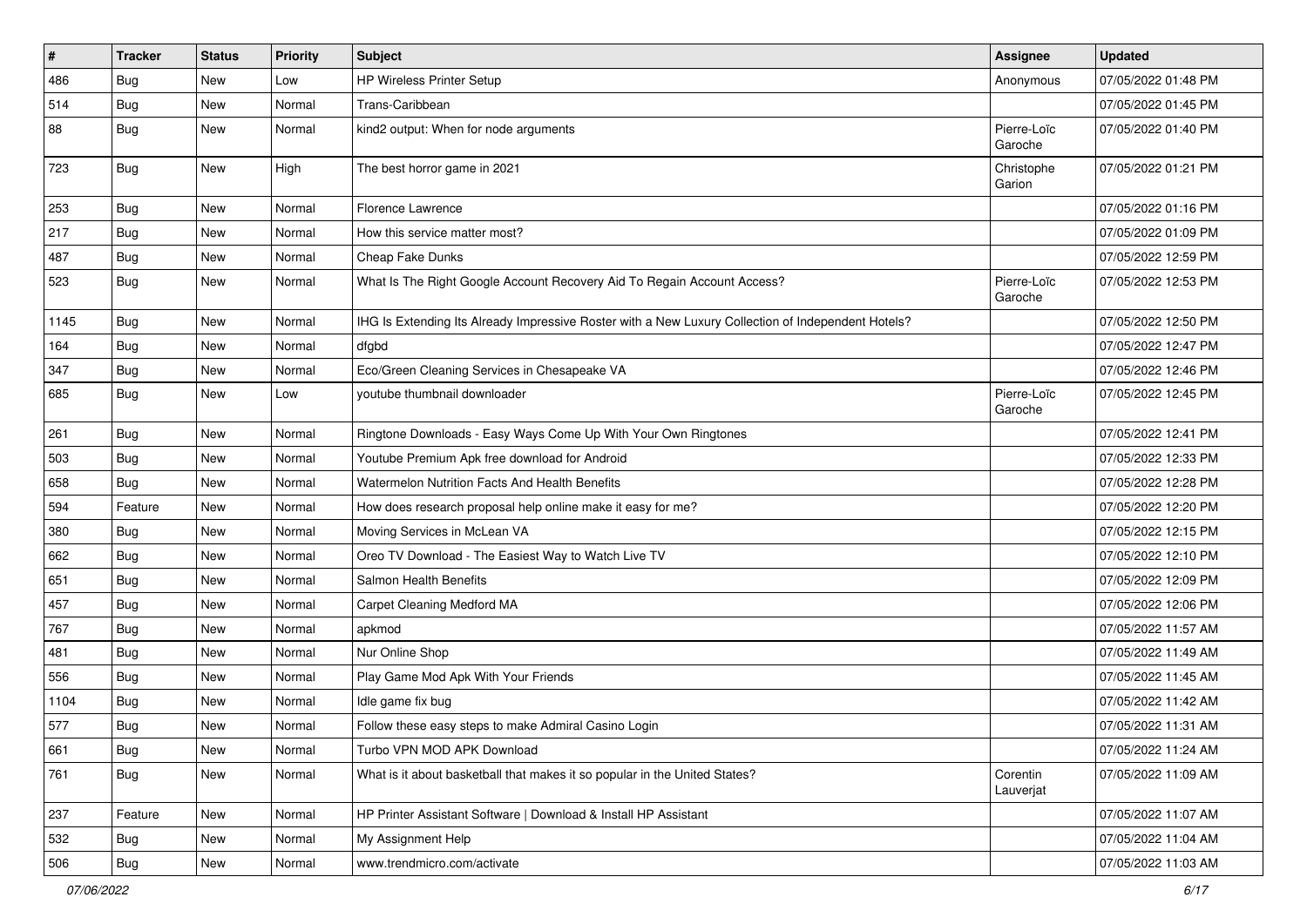| $\sharp$ | <b>Tracker</b> | <b>Status</b> | <b>Priority</b> | <b>Subject</b>                                                                                          | <b>Assignee</b>        | <b>Updated</b>      |
|----------|----------------|---------------|-----------------|---------------------------------------------------------------------------------------------------------|------------------------|---------------------|
| 649      | Feature        | New           | Normal          | Pear Health Benefits                                                                                    |                        | 07/05/2022 11:03 AM |
| 941      | <b>Bug</b>     | New           | Normal          | is Disney Now and Disney Plus different?                                                                |                        | 07/05/2022 11:02 AM |
| 820      | Bug            | New           | Normal          | Metal Slug Apk para Android                                                                             |                        | 07/05/2022 10:50 AM |
| 482      | <b>Bug</b>     | New           | Normal          | <b>Text Window</b>                                                                                      |                        | 07/05/2022 10:45 AM |
| 282      | Bug            | New           | Normal          | Activate Cash App Card: Learn Simple Steps & Fix Errors                                                 |                        | 07/05/2022 10:17 AM |
| 794      | Feature        | New           | Normal          | Safe place to buy fifa coins                                                                            |                        | 07/05/2022 10:14 AM |
| 489      | Bug            | New           | Normal          | Get cash app refund instantly if sent to the wrong person                                               |                        | 07/05/2022 10:05 AM |
| 180      | Feature        | New           | Normal          | homoeobazaar                                                                                            |                        | 07/05/2022 09:59 AM |
| 615      | Bug            | New           | Normal          | CheapestMedsShop   100% Safe Medicines Online in USA UK & AUS.                                          |                        | 07/05/2022 09:58 AM |
| 537      | Bug            | <b>New</b>    | Normal          | Get tech assistance with customer support on ATT Yahoo email login issue.                               |                        | 07/05/2022 09:54 AM |
| 139      | <b>Bug</b>     | New           | Normal          | relseo                                                                                                  |                        | 07/05/2022 09:42 AM |
| 520      | Bug            | New           | Normal          | What Is The Major Role Of Cash.app/Help and Support Page?                                               |                        | 07/05/2022 09:33 AM |
| 157      | Bug            | New           | Normal          | Forget cash app pin                                                                                     |                        | 07/05/2022 09:29 AM |
| 119      | <b>Bug</b>     | New           | Normal          | klhjigyu                                                                                                |                        | 07/05/2022 09:23 AM |
| 825      | <b>Bug</b>     | <b>New</b>    | Normal          | Lucky Patcher Download                                                                                  |                        | 07/05/2022 09:19 AM |
| 771      | Bug            | New           | Normal          | united airlines baggage policy                                                                          |                        | 07/05/2022 09:19 AM |
| 400      | <b>Bug</b>     | New           | Normal          | Office Moving Services in Potomac MD                                                                    |                        | 07/05/2022 09:18 AM |
| 568      | Bug            | <b>New</b>    | Normal          | Instale a versão mais recente do YouTube Premium                                                        |                        | 07/05/2022 09:14 AM |
| 1114     | <b>Bug</b>     | New           | Normal          | To control the car, all you must do is click to go left or right and release the button to go straight. |                        | 07/05/2022 09:01 AM |
| 271      | Feature        | <b>New</b>    | Normal          | Fashion                                                                                                 |                        | 07/05/2022 08:55 AM |
| 515      | <b>Bug</b>     | New           | Normal          | Fragment Nike Dunk High Tokyo Fake                                                                      |                        | 07/05/2022 08:55 AM |
| 115      | Bug            | <b>New</b>    | Normal          | <b>NFL LIVE STREAM</b>                                                                                  |                        | 07/05/2022 08:46 AM |
| 960      | Feature        | New           | Normal          | Zooming Instagram Picture In Full HD                                                                    | Pierre-Loïc<br>Garoche | 07/05/2022 08:36 AM |
| 1120     | Bug            | <b>New</b>    | Normal          | Summary of 5 best coloring apps on phones                                                               |                        | 07/05/2022 08:31 AM |
| 722      | <b>Bug</b>     | <b>New</b>    | Normal          | Vergrößern Sie Instagram-Fotos mit instazoom                                                            | Christophe<br>Garion   | 07/05/2022 08:23 AM |
| 460      | <b>Bug</b>     | <b>New</b>    | Normal          | Floor Cleaning Medford MA                                                                               |                        | 07/05/2022 08:19 AM |
| 484      | Bug            | New           | Normal          | UK best essay writing service                                                                           |                        | 07/05/2022 08:08 AM |
| 1144     | <b>Bug</b>     | New           | Normal          | <b>Tour Packages</b>                                                                                    |                        | 07/05/2022 07:55 AM |
| 709      | <b>Bug</b>     | New           | Normal          | How To Load Cash App Card At Walmart Without Having To Face Any Hassle?                                 |                        | 07/05/2022 07:45 AM |
| 613      | <b>Bug</b>     | New           | Normal          | Buy Aspadol 100mg Tab Online in US, UK, AU   Erospharmacy                                               |                        | 07/05/2022 07:31 AM |
| 194      | <b>Bug</b>     | New           | Normal          | lace closure wigs                                                                                       |                        | 07/05/2022 07:30 AM |
| 741      | <b>Bug</b>     | New           | Normal          | <b>Blockchain Technology Solutions</b>                                                                  |                        | 07/05/2022 07:25 AM |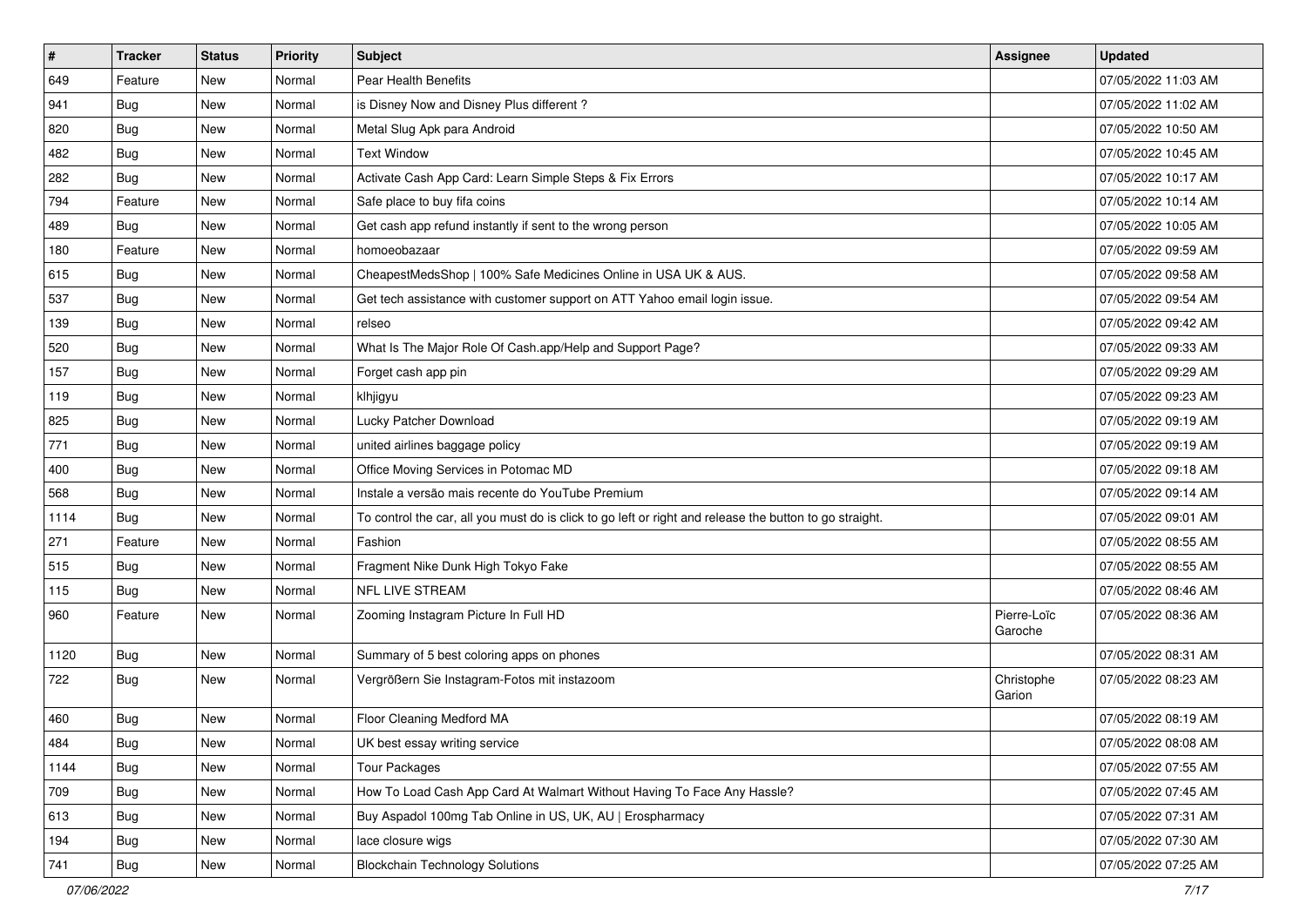| $\sharp$ | <b>Tracker</b> | <b>Status</b> | <b>Priority</b> | Subject                                                                       | <b>Assignee</b>        | <b>Updated</b>      |
|----------|----------------|---------------|-----------------|-------------------------------------------------------------------------------|------------------------|---------------------|
| 143      | <b>Bug</b>     | New           | Normal          | Bob lace front wigs                                                           |                        | 07/05/2022 07:09 AM |
| 272      | Feature        | <b>New</b>    | Normal          | Fashion                                                                       |                        | 07/05/2022 07:06 AM |
| 247      | Bug            | New           | Normal          | best 4 Channel Amp                                                            |                        | 07/05/2022 07:06 AM |
| 763      | <b>Bug</b>     | New           | High            | How to Make a Ringtone on Your iPhone                                         |                        | 07/05/2022 07:00 AM |
| 572      | Feature        | New           | Normal          | New features of WhatsApp Plus on Android phones                               | Pierre-Loïc<br>Garoche | 07/05/2022 06:45 AM |
| 774      | Bug            | New           | Normal          | Follow proper initiatives                                                     |                        | 07/05/2022 06:06 AM |
| 645      | Bug            | New           | Normal          | thong tin chinh xac nhat hom nay                                              |                        | 07/05/2022 06:06 AM |
| 529      | <b>Bug</b>     | New           | Normal          | Thop TV APK - Free Download for Android                                       |                        | 07/05/2022 05:47 AM |
| 698      | Feature        | New           | Normal          | Connect with cash app representative to ask about cash app flip scam          |                        | 07/05/2022 05:46 AM |
| 140      | <b>Bug</b>     | New           | Normal          | sugarbalanceusa                                                               |                        | 07/05/2022 05:29 AM |
| 619      | Bug            | New           | Normal          | Online Trusted Medicine Store in US for Health - Genericmedsupply             |                        | 07/05/2022 05:11 AM |
| 483      | <b>Bug</b>     | New           | Normal          | UK best essay writing service                                                 |                        | 07/05/2022 05:11 AM |
| 541      | Bug            | New           | Normal          | How to fix the cash app payment failed errors?                                |                        | 07/05/2022 04:55 AM |
| 656      | Bug            | New           | Normal          | Kiwi Nutrition Facts And Health Benefits                                      |                        | 07/05/2022 04:52 AM |
| 570      | Bug            | New           | Normal          | What is Sutton bank cash app customer service phone number?                   | Pierre-Loïc<br>Garoche | 07/05/2022 04:34 AM |
| 631      | Bug            | New           | Normal          | How Can I Load Cash App Card at Walmart straight away?                        |                        | 07/05/2022 04:34 AM |
| 688      | <b>Bug</b>     | New           | Normal          | How to use twitch.tv/activate?                                                |                        | 07/05/2022 04:19 AM |
| 546      | Feature        | New           | Normal          | Quickbooks Error                                                              |                        | 07/05/2022 04:14 AM |
| 598      | <b>Bug</b>     | New           | Normal          | Universo s / f Download                                                       |                        | 07/05/2022 04:13 AM |
| 614      | Bug            | New           | Normal          | Como baixar o MOD APK no celular                                              |                        | 07/05/2022 04:08 AM |
| 783      | <b>Bug</b>     | New           | Normal          | How Do I Determine The Reasons And Solutions To Fix Cash App Transfer Failed? |                        | 07/05/2022 04:03 AM |
| 63       | Feature        | New           | Normal          | Skip normalization step in mutation generation if it possible                 | Pierre-Loïc<br>Garoche | 07/05/2022 03:53 AM |
| 706      | Bug            | <b>New</b>    | Normal          | How Can You Cancel A Cash App Payment Without Any Prior Information?          |                        | 07/05/2022 03:46 AM |
| 1108     | <b>Bug</b>     | New           | Normal          | Six Guns Mod Apk Answers Your Questions                                       |                        | 07/05/2022 03:27 AM |
| 728      | <b>Bug</b>     | New           | Normal          | Will Cash App refund money if scammed? Hitches With Optimum Ease              |                        | 07/05/2022 02:45 AM |
| 970      | <b>Bug</b>     | New           | Normal          | The Amount Of Time Does Cash App Direct Deposit Time Take?                    |                        | 07/05/2022 02:33 AM |
| 473      | <b>Bug</b>     | New           | Normal          | Floor Stripping Arlington MA                                                  |                        | 07/05/2022 02:30 AM |
| 704      | Bug            | New           | Normal          | Reach support team of Chime Customer Service for instant help                 |                        | 07/05/2022 02:23 AM |
| 781      | <b>Bug</b>     | New           | Normal          | Free Whatsapp Group to Join                                                   |                        | 07/05/2022 02:19 AM |
| 686      | <b>Bug</b>     | New           | Normal          | Welcome To The Most Demandable Mahipalpur Escorts Agency                      |                        | 07/05/2022 02:18 AM |
| 587      | Bug            | New           | Normal          | Why Picsart Pro Offers Great Features                                         |                        | 07/05/2022 02:12 AM |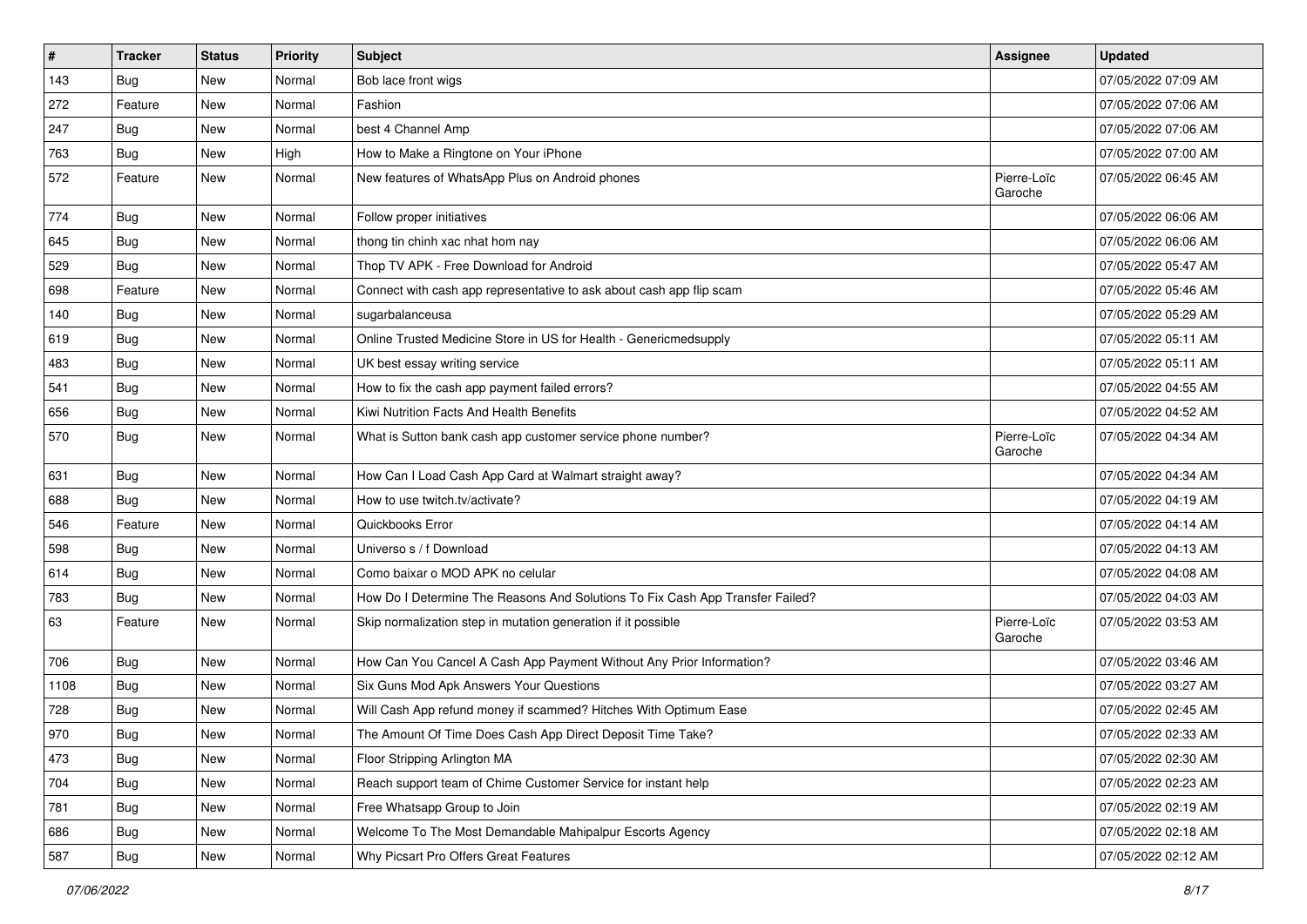| $\vert$ # | <b>Tracker</b> | <b>Status</b> | <b>Priority</b> | <b>Subject</b>                                                                                                                                                                                                                                                        | Assignee               | <b>Updated</b>      |
|-----------|----------------|---------------|-----------------|-----------------------------------------------------------------------------------------------------------------------------------------------------------------------------------------------------------------------------------------------------------------------|------------------------|---------------------|
| 716       | Bug            | New           | Normal          | La celebración de un BabyShower.                                                                                                                                                                                                                                      |                        | 07/05/2022 01:58 AM |
| 788       | Bug            | <b>New</b>    | Normal          | Intro Maker Mod APK                                                                                                                                                                                                                                                   |                        | 07/05/2022 01:50 AM |
| 558       | Feature        | New           | Normal          | <b>Stunning Classic Sofas</b>                                                                                                                                                                                                                                         |                        | 07/05/2022 01:46 AM |
| 620       | Bug            | New           | Normal          | Viagra Meds: Fastest & Quick Delivery On Your Doorstep - USA                                                                                                                                                                                                          |                        | 07/05/2022 01:45 AM |
| 782       | Bug            | New           | Normal          | Comment faire une sonnerie téléphonique                                                                                                                                                                                                                               |                        | 07/05/2022 01:35 AM |
| 602       | <b>Bug</b>     | New           | Normal          | Best Essay Writing Service UK                                                                                                                                                                                                                                         | Pierre-Loïc<br>Garoche | 07/05/2022 01:28 AM |
| 593       | Bug            | New           | Normal          | Eiffel Spark Ultimate C2 SN series is a fully synthetic range of advanced performance engine oils blended in high<br>performance fully synthetic (PAO – polyalphaolefin) basestocks fortified with advanced technology additive<br>system, specifically formulated to |                        | 07/05/2022 01:19 AM |
| 450       | Bug            | New           | Normal          | Floor Stripping Quincy MA                                                                                                                                                                                                                                             |                        | 07/05/2022 01:16 AM |
| 961       | <b>Bug</b>     | <b>New</b>    | Normal          | TeaTv is an Android                                                                                                                                                                                                                                                   |                        | 07/05/2022 12:43 AM |
| 542       | Bug            | New           | Normal          | Web N Logo Design                                                                                                                                                                                                                                                     |                        | 07/05/2022 12:19 AM |
| 677       | Bug            | New           | Normal          | Logo Design Services Near Me                                                                                                                                                                                                                                          |                        | 07/05/2022 12:15 AM |
| 504       | Bug            | New           | Normal          | A beginner should always look for online Java assignment help!                                                                                                                                                                                                        |                        | 07/05/2022 12:09 AM |
| 580       | Bug            | New           | High            | What is Narrative Essay?                                                                                                                                                                                                                                              | Christophe<br>Garion   | 07/05/2022 12:04 AM |
| 770       | Bug            | <b>New</b>    | Normal          | Canon IJ Network Tool                                                                                                                                                                                                                                                 |                        | 07/04/2022 11:49 PM |
| 742       | Bug            | New           | Normal          | How Long Does Cash App Support Take To Respond For A Better Support?                                                                                                                                                                                                  |                        | 07/04/2022 11:48 PM |
| 687       | <b>Bug</b>     | <b>New</b>    | Normal          | How to use twitch.tv/activate?                                                                                                                                                                                                                                        |                        | 07/04/2022 11:40 PM |
| 628       | Bug            | New           | Normal          | CV reviewing services!                                                                                                                                                                                                                                                |                        | 07/04/2022 11:33 PM |
| 269       | Bug            | New           | Normal          | Is there such a site for app design?                                                                                                                                                                                                                                  | Anonymous              | 07/04/2022 11:15 PM |
| 331       | Bug            | <b>New</b>    | Normal          | Water Extraction Services in Norfolk VA                                                                                                                                                                                                                               |                        | 07/04/2022 10:34 PM |
| 622       | <b>Bug</b>     | New           | Normal          | CheapestMedsShop   100% Safe Medicines Online in UK & AUS.                                                                                                                                                                                                            |                        | 07/04/2022 10:26 PM |
| 954       | <b>Bug</b>     | New           | Normal          | AZ Screen Recorder Mod                                                                                                                                                                                                                                                |                        | 07/04/2022 10:08 PM |
| 638       | Bug            | New           | Normal          | Run 3 game                                                                                                                                                                                                                                                            |                        | 07/04/2022 09:49 PM |
| 766       | Bug            | New           | Normal          | Pobreflix Mod APK Review                                                                                                                                                                                                                                              |                        | 07/04/2022 09:29 PM |
| 336       | <b>Bug</b>     | New           | Normal          | Tile & Grout Cleaning Services in Norfolk VA                                                                                                                                                                                                                          |                        | 07/04/2022 08:59 PM |
| 461       | <b>Bug</b>     | <b>New</b>    | Normal          | Germs Removal Medford MA                                                                                                                                                                                                                                              |                        | 07/04/2022 08:49 PM |
| 714       | <b>Bug</b>     | New           | Normal          | Cuevana 3 Premium - Enjoy Your Favorite Movies and TV Shows on Your Smart TV                                                                                                                                                                                          |                        | 07/04/2022 08:46 PM |
| 636       | Bug            | New           | Normal          | What is the most popular furniture color?                                                                                                                                                                                                                             |                        | 07/04/2022 08:31 PM |
| 562       | <b>Bug</b>     | New           | Normal          | Learn Basic Mahjong Rules                                                                                                                                                                                                                                             |                        | 07/04/2022 08:22 PM |
| 812       | Feature        | New           | Normal          | canon.com/ijsetup                                                                                                                                                                                                                                                     |                        | 07/04/2022 08:21 PM |
| 712       | Bug            | New           | Normal          | <b>Tips and Tricks</b>                                                                                                                                                                                                                                                |                        | 07/04/2022 07:57 PM |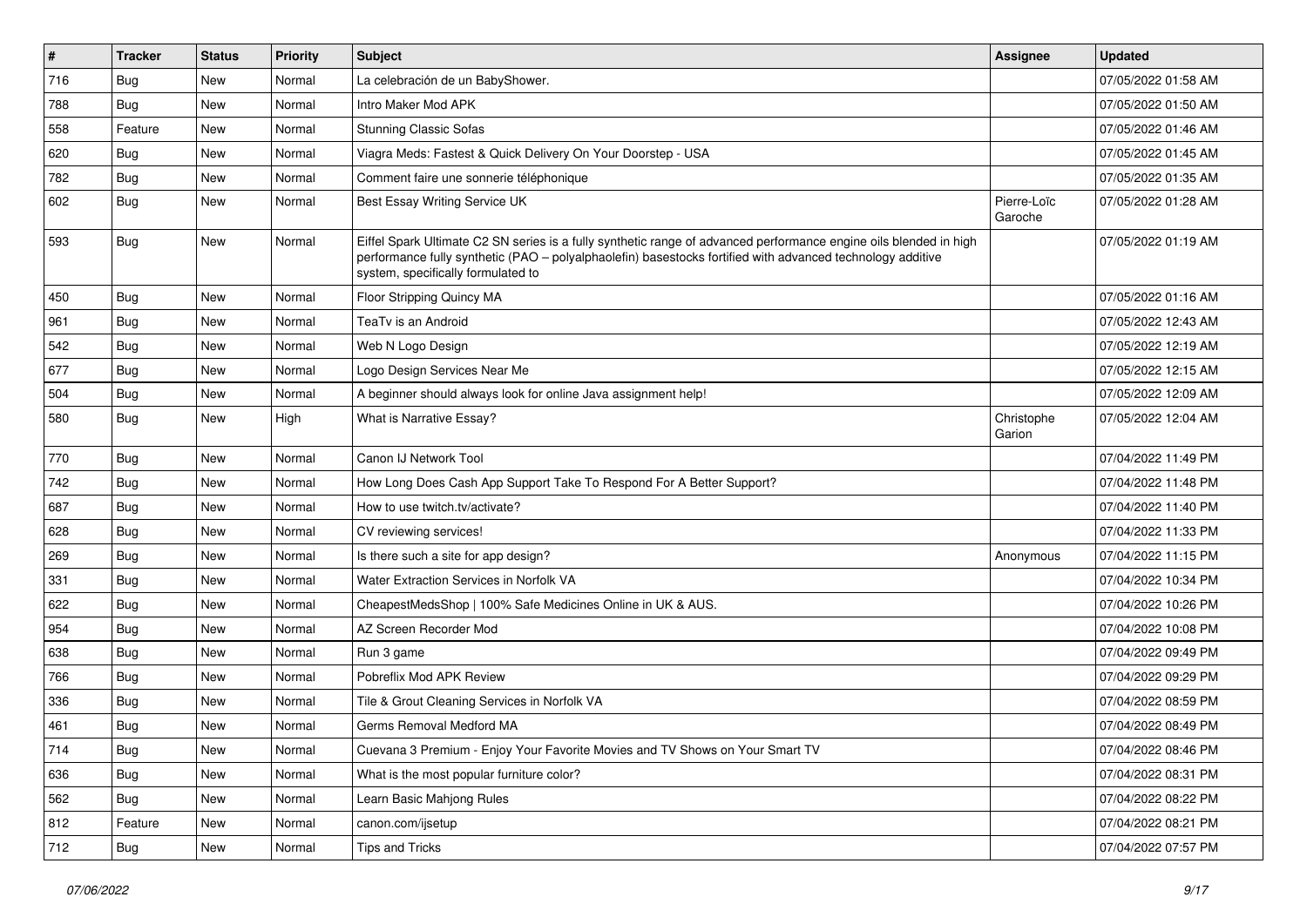| $\pmb{\#}$ | <b>Tracker</b> | <b>Status</b> | <b>Priority</b> | <b>Subject</b>                                                                   | <b>Assignee</b>        | <b>Updated</b>      |
|------------|----------------|---------------|-----------------|----------------------------------------------------------------------------------|------------------------|---------------------|
| 940        | <b>Bug</b>     | New           | Normal          | What is Plex and Is Plex Legal?                                                  |                        | 07/04/2022 07:54 PM |
| 563        | Bug            | New           | Normal          | Understanding the Difference Between Free and Paid Mod Apks                      |                        | 07/04/2022 07:50 PM |
| 809        | <b>Bug</b>     | New           | Normal          | Smash Karts - immerse yourself in the exciting race                              |                        | 07/04/2022 07:42 PM |
| 810        | Feature        | New           | Normal          | how to remove viruses from a phone                                               |                        | 07/04/2022 07:35 PM |
| 601        | Bug            | New           | Normal          | Best Essay Writing Service UK                                                    | Pierre-Loïc<br>Garoche | 07/04/2022 07:26 PM |
| 134        | Bug            | New           | Normal          | wisegolfers                                                                      |                        | 07/04/2022 07:14 PM |
| 765        | Bug            | New           | Normal          | Follow proper initiatives to check my cash app                                   |                        | 07/04/2022 07:06 PM |
| 490        | <b>Bug</b>     | New           | Normal          | Unlock cash app account by getting quick solutions from the technical executives |                        | 07/04/2022 07:00 PM |
| 707        | <b>Bug</b>     | New           | Normal          | Why Accounting Assignments Are Beneficial For The Students?                      | Pierre-Loïc<br>Garoche | 07/04/2022 06:59 PM |
| 239        | Bug            | New           | Normal          | Algunas características más de Choices MOD APK                                   |                        | 07/04/2022 06:59 PM |
| 263        | Feature        | New           | Normal          | Wrecked Car Is Nothing But A Worthless                                           | Pierre-Loïc<br>Garoche | 07/04/2022 06:49 PM |
| 133        | Bug            | New           | Normal          | craftlabs                                                                        |                        | 07/04/2022 06:33 PM |
| 235        | Bug            | New           | Low             | HP Printer Assistant Software   Download & Install HP Assistant                  |                        | 07/04/2022 06:32 PM |
| 240        | Feature        | New           | Normal          | Juego interesante de Dragon Ball Legends MOD APK                                 |                        | 07/04/2022 06:19 PM |
| 610        | Feature        | New           | Normal          | CheapestMedsShop 100% Safe Medicines Online in USA UK & AUS.                     |                        | 07/04/2022 06:12 PM |
| 659        | <b>Bug</b>     | New           | Normal          | Olive Oil Properties And Health Benefits                                         |                        | 07/04/2022 06:06 PM |
| 717        | Bug            | New           | Normal          | Disney Plus Apk - Watch Movies and TV Shows on Your Device                       |                        | 07/04/2022 05:53 PM |
| 280        | Bug            | New           | Normal          | Pacific Web Design                                                               |                        | 07/04/2022 05:52 PM |
| 175        | Feature        | New           | Normal          | All About Cash App Transfer Fail Problems                                        |                        | 07/04/2022 05:44 PM |
| 231        | <b>Bug</b>     | New           | Normal          | Is the ringtone download difficult or not?                                       | Pierre-Loïc<br>Garoche | 07/04/2022 05:42 PM |
| 693        | Feature        | New           | Normal          | How To Get My Money Back From The Cash App To Your Wallet?                       |                        | 07/04/2022 05:41 PM |
| 683        | Feature        | New           | Normal          | Game creation                                                                    |                        | 07/04/2022 05:02 PM |
| 710        | <b>Bug</b>     | New           | Normal          | Take Necessary Assistance If You Are Unable Activate Cash App Card               |                        | 07/04/2022 04:59 PM |
| 768        | Bug            | New           | Normal          | Where can you buy best jackets online?                                           |                        | 07/04/2022 04:44 PM |
| 750        | <b>Bug</b>     | New           | Normal          | Create a Report Template                                                         |                        | 07/04/2022 04:40 PM |
| 302        | <b>Bug</b>     | New           | Normal          | Auto Electrical Repair Services in Norcross GA                                   |                        | 07/04/2022 04:34 PM |
| 950        | Bug            | New           | Normal          | ij.start canon                                                                   |                        | 07/04/2022 04:29 PM |
| 174        | Feature        | New           | Normal          | Digital Marketing Philadelphia                                                   |                        | 07/04/2022 03:52 PM |
| 611        | Feature        | New           | Normal          | Buy All Modafinil & Armodafinil Tablets @Buy Modafinil US                        |                        | 07/04/2022 03:51 PM |
| 151        | Feature        | New           | Normal          | Law Essay Writing Service - Assignments Planet                                   |                        | 07/04/2022 03:47 PM |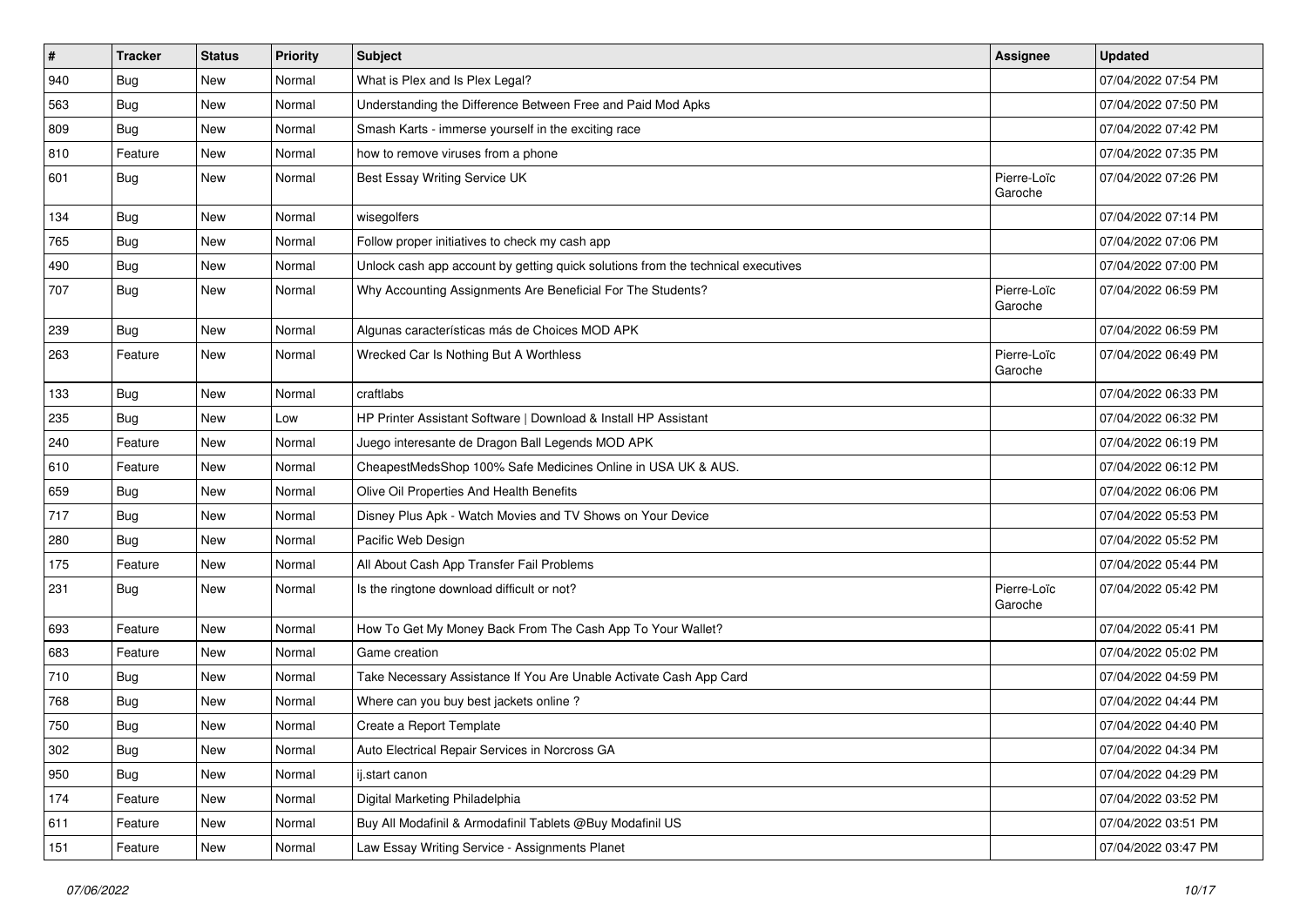| $\vert$ # | <b>Tracker</b> | <b>Status</b> | <b>Priority</b> | Subject                                                                                                                                                  | <b>Assignee</b>        | <b>Updated</b>      |
|-----------|----------------|---------------|-----------------|----------------------------------------------------------------------------------------------------------------------------------------------------------|------------------------|---------------------|
| 201       | <b>Bug</b>     | New           | Normal          | closure wig                                                                                                                                              |                        | 07/04/2022 03:28 PM |
| 670       | <b>Bug</b>     | New           | Normal          | JTWhatsApp Apk - The New and Improved WhatsApp                                                                                                           |                        | 07/04/2022 03:20 PM |
| 474       | Bug            | New           | Normal          | Floor Waxing Arlington MA                                                                                                                                |                        | 07/04/2022 02:14 PM |
| 497       | <b>Bug</b>     | <b>New</b>    | Normal          | Fake Nike Dunk Low Off-White Lot 50                                                                                                                      |                        | 07/04/2022 02:01 PM |
| 509       | Feature        | New           | Normal          | Fashion                                                                                                                                                  | Anonymous              | 07/04/2022 01:59 PM |
| 784       | <b>Bug</b>     | New           | Normal          | How To Add Money On Cash App Card And Check The Funds?                                                                                                   |                        | 07/04/2022 01:54 PM |
| 672       | Bug            | New           | Normal          | The easiest way to delete ringtones on iPhone                                                                                                            |                        | 07/04/2022 01:22 PM |
| 478       | Feature        | New           | Normal          | Is it safe to install third-party WhatsApp GB?                                                                                                           |                        | 07/04/2022 01:18 PM |
| 222       | <b>Bug</b>     | New           | Normal          | Social Profile links                                                                                                                                     |                        | 07/04/2022 01:09 PM |
| 689       | Bug            | New           | Normal          | How to use twitch.tv/activate?                                                                                                                           |                        | 07/04/2022 12:58 PM |
| 720       | <b>Bug</b>     | New           | Normal          | How does Cash App Phone Number provide a quick treatment?                                                                                                |                        | 07/04/2022 12:42 PM |
| 732       | Bug            | New           | Normal          | Get rectifications steps about why cash app transfer failed                                                                                              |                        | 07/04/2022 12:38 PM |
| 815       | Bug            | <b>New</b>    | Normal          | how do i call cash app customer service                                                                                                                  | Xavier Thirioux        | 07/04/2022 12:34 PM |
| 1111      | Bug            | New           | Normal          | LOLBeans is a fun battle royale game where you race with other players while avoiding obstacles. Reach the end<br>of the course in competitive gameplay! |                        | 07/04/2022 12:23 PM |
| 1102      | <b>Bug</b>     | New           | Normal          | Charlottesville Travel Guide?                                                                                                                            |                        | 07/04/2022 12:20 PM |
| 764       | Bug            | <b>New</b>    | Normal          | What is available to see what I can watch HBO Max?                                                                                                       |                        | 07/04/2022 12:11 PM |
| 618       | Bug            | New           | Normal          | Buy Steroids Online with OurMedicnes.com   Best Quality Steroids                                                                                         |                        | 07/04/2022 12:08 PM |
| 116       | Bug            | New           | Normal          | aertaeyg                                                                                                                                                 |                        | 07/04/2022 11:37 AM |
| 958       | <b>Bug</b>     | New           | Normal          | Avail Cash app support service to know Sutton bank cash app number                                                                                       |                        | 07/04/2022 11:36 AM |
| 214       | Feature        | <b>New</b>    | Normal          | Five Christmas Apps For Apple Users                                                                                                                      |                        | 07/04/2022 11:35 AM |
| 803       | Feature        | New           | High            | Ketamine Online Store                                                                                                                                    | Pierre-Loïc<br>Garoche | 07/04/2022 11:31 AM |
| 657       | Bug            | New           | Normal          | Coconut Nutrition Facts And Health Benefits                                                                                                              |                        | 07/04/2022 11:24 AM |
| 265       | <b>Bug</b>     | <b>New</b>    | Normal          | 3 Faq's On Downloading To Your Apple Ipod                                                                                                                |                        | 07/04/2022 11:04 AM |
| 1143      | Bug            | New           | Normal          | Soap2day                                                                                                                                                 |                        | 07/04/2022 11:04 AM |
| 1142      | Feature        | New           | Normal          | Watch Free Sports Online                                                                                                                                 |                        | 07/04/2022 11:03 AM |
| 1141      | Feature        | New           | Normal          | Retro Bowl game free                                                                                                                                     |                        | 07/04/2022 10:59 AM |
| 592       | Bug            | New           | Normal          | Deezer Premium APK - Baixe músicas de qualquer lugar do mundo de graça                                                                                   |                        | 07/04/2022 10:43 AM |
| 799       | Bug            | New           | Normal          | Who Is an ETL Engineer                                                                                                                                   |                        | 07/04/2022 10:42 AM |
| 114       | Bug            | New           | Normal          | <b>Medical Research Writing Services</b>                                                                                                                 |                        | 07/04/2022 10:30 AM |
| 725       | Feature        | New           | Normal          | What are memo writing services design                                                                                                                    |                        | 07/04/2022 10:27 AM |
| 518       | Bug            | New           | Normal          | How To Check The Balance Of Cash App Account By Taking Cash App Support?                                                                                 |                        | 07/04/2022 10:21 AM |
| 705       | Bug            | New           | Normal          | wuxiaworld                                                                                                                                               |                        | 07/04/2022 10:20 AM |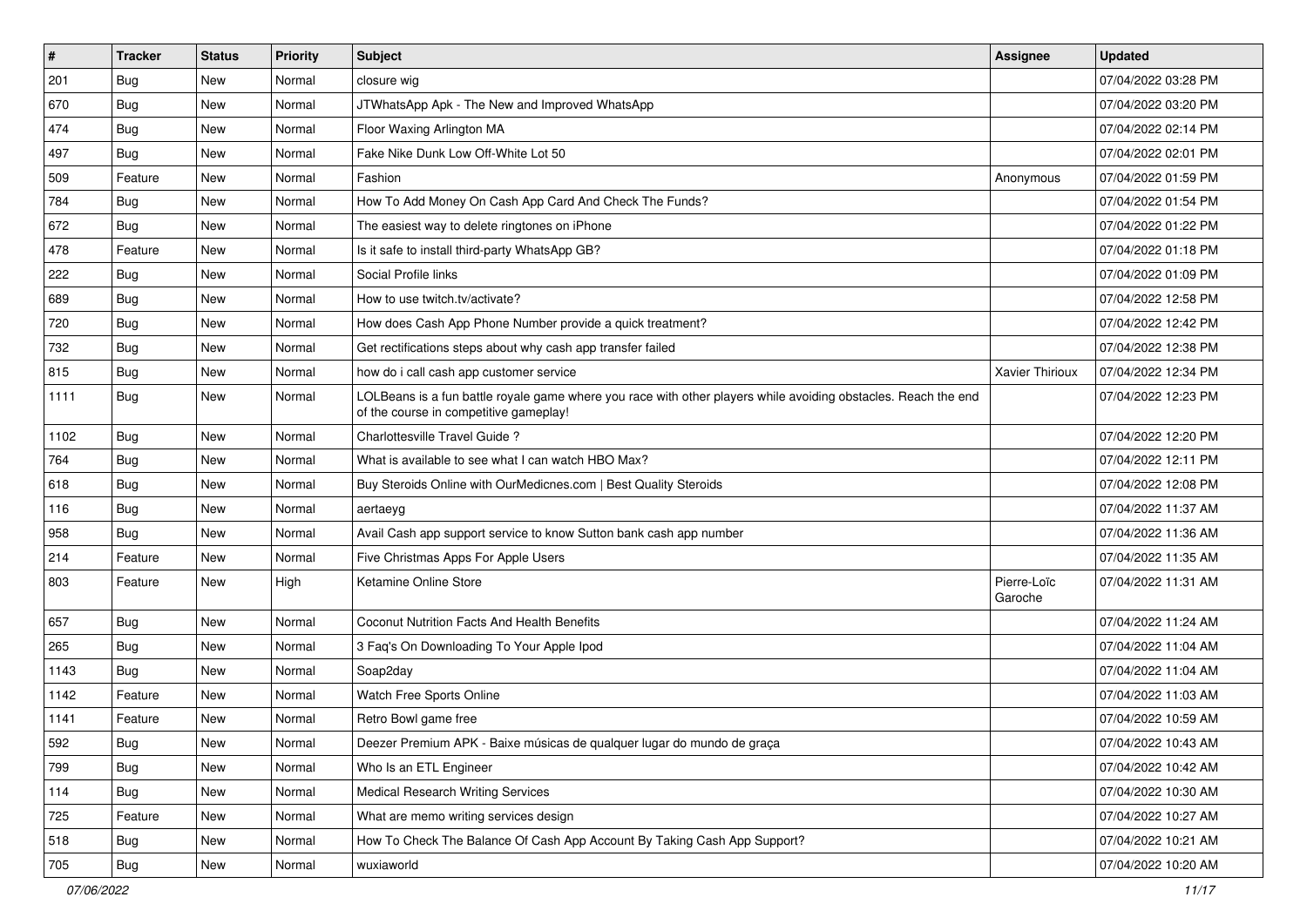| $\sharp$   | <b>Tracker</b> | <b>Status</b> | <b>Priority</b> | Subject                                                              | <b>Assignee</b>        | <b>Updated</b>      |
|------------|----------------|---------------|-----------------|----------------------------------------------------------------------|------------------------|---------------------|
| 132        | <b>Bug</b>     | New           | Normal          | concrete-everything                                                  |                        | 07/04/2022 10:12 AM |
| 667        | <b>Bug</b>     | New           | Normal          | What Is a Ringtone?                                                  |                        | 07/04/2022 09:55 AM |
| 476        | Feature        | New           | High            | American Airlines Reservations                                       |                        | 07/04/2022 09:51 AM |
| 581        | <b>Bug</b>     | <b>New</b>    | Normal          | E-Learning Course Help                                               |                        | 07/04/2022 09:23 AM |
| 994        | Feature        | New           | Normal          | Cricut.com/setup                                                     |                        | 07/04/2022 09:23 AM |
| 198        | <b>Bug</b>     | New           | Normal          | DR. RECKEWEG R42 (HAEMOVENIN) (22ML)                                 |                        | 07/04/2022 09:20 AM |
| 316        | Bug            | New           | Normal          | Finden Sie den besten Klingelton für Ihr Telefon                     |                        | 07/04/2022 09:17 AM |
| 759        | Bug            | New           | Normal          | Canon IJ Network Tool                                                | Pierre-Loïc<br>Garoche | 07/04/2022 09:13 AM |
| 599        | <b>Bug</b>     | <b>New</b>    | Normal          | Do you know how to delete cash app account from your computer?       |                        | 07/04/2022 09:12 AM |
| 779        | Feature        | New           | Normal          | Latest Whatsapp groups for Teens                                     | Pierre-Loïc<br>Garoche | 07/04/2022 09:11 AM |
| 595        | Bug            | New           | Normal          | RFM Online - une révolution dans la gestion de l'identité numérique  |                        | 07/04/2022 08:30 AM |
| 159        | <b>Bug</b>     | New           | Normal          | xfguih njgkh                                                         |                        | 07/04/2022 07:13 AM |
| 984        | Bug            | New           | Normal          | How to disable, permanently delete Twitter account on phone, PC      |                        | 07/04/2022 07:11 AM |
| 555        | Bug            | New           | Normal          | web design development in hyderabad                                  |                        | 07/04/2022 07:09 AM |
| 989        | <b>Bug</b>     | <b>New</b>    | Normal          | Barewoods Wax Cigar                                                  |                        | 07/04/2022 07:09 AM |
| 977        | Bug            | New           | Normal          | Fans of the Old Country will like this book.                         |                        | 07/04/2022 06:54 AM |
| 787        | <b>Bug</b>     | New           | Normal          | Assured Assignment Help                                              |                        | 07/04/2022 06:28 AM |
| 769        | <b>Bug</b>     | New           | Normal          | check my cash app                                                    |                        | 07/04/2022 06:14 AM |
| 171        | Feature        | New           | Normal          | loan management system                                               |                        | 07/04/2022 06:03 AM |
| 702        | <b>Bug</b>     | New           | Normal          | Avail Chime Customer Service to know How To Get Chime Bank Statement |                        | 07/04/2022 05:58 AM |
| 931        | Feature        | New           | High            | Situs Judi Slot Online apel888                                       | Pierre-Loïc<br>Garoche | 07/04/2022 05:54 AM |
| 243        | Feature        | New           | Normal          | Reconstruir la pandilla de la mafia en Gangstar Vegas MOD APK        |                        | 07/04/2022 05:50 AM |
| 684        | Bug            | New           | Normal          | Difference between paper map and online map                          |                        | 07/04/2022 05:03 AM |
| 511        | Feature        | New           | Normal          | Fashion                                                              | Anonymous              | 07/04/2022 04:49 AM |
| 242        | Feature        | New           | Normal          | Descripción de Torque Pro MOD APK para Android                       |                        | 07/04/2022 04:46 AM |
| 627<br>~~~ | Bug            | New           | Normal          | <b>HELO</b>                                                          |                        | 07/04/2022 04:25 AM |
| 605        | Feature        | New           | Normal          | What will the future of logo design be like?                         |                        | 07/04/2022 04:20 AM |
| 1140       | Feature        | New           | Normal          | GTA San Andreas Mod Apk                                              |                        | 07/04/2022 04:20 AM |
| 313        | <b>Bug</b>     | New           | Normal          | Water Extraction Services in Virginia Beach VA                       |                        | 07/04/2022 04:06 AM |
| 259        | <b>Bug</b>     | New           | Normal          | call center services                                                 |                        | 07/04/2022 04:03 AM |
| 639        | <b>Bug</b>     | New           | Normal          | thong tin chinh xac                                                  |                        | 07/04/2022 03:54 AM |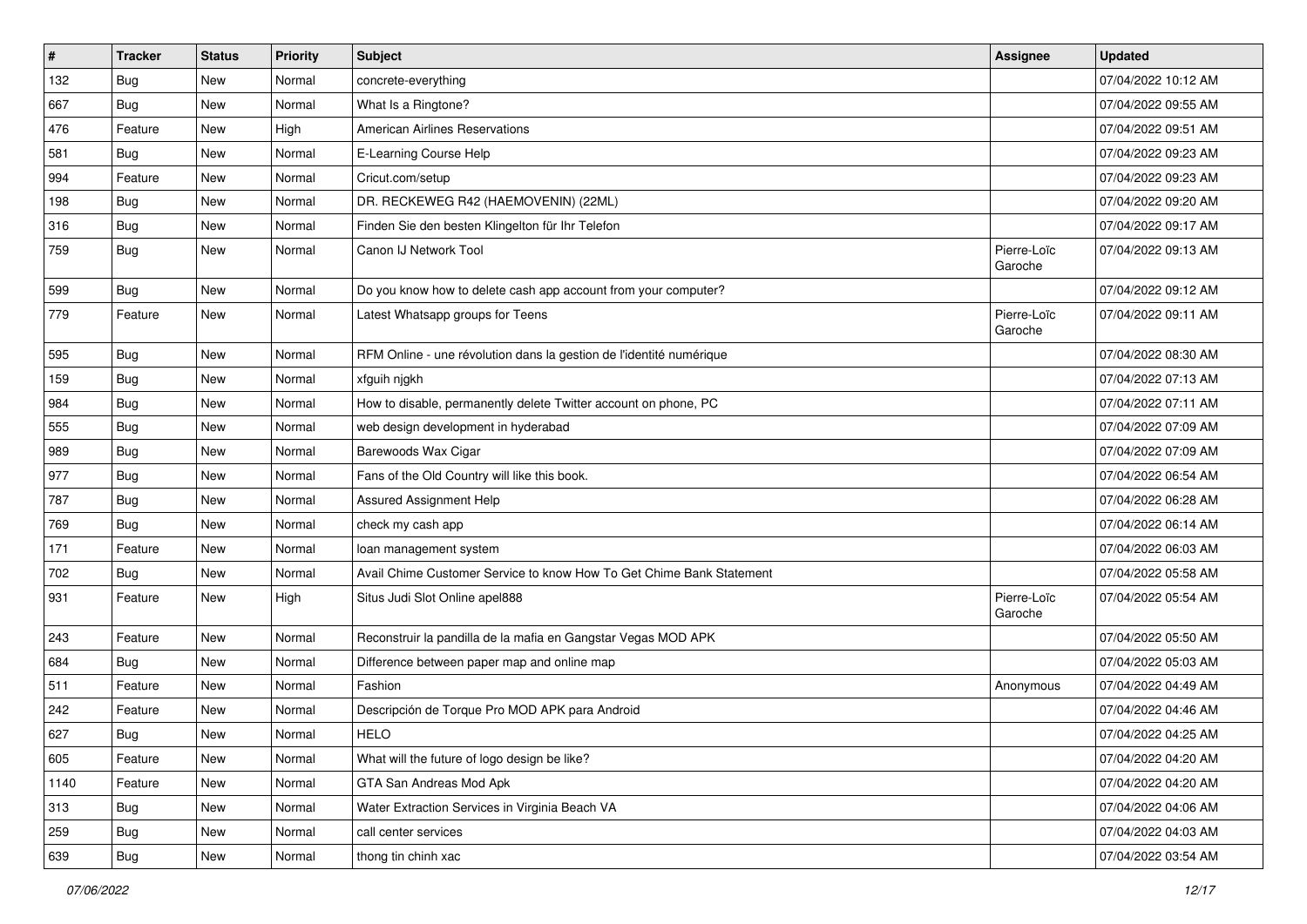| #    | <b>Tracker</b> | <b>Status</b> | <b>Priority</b> | <b>Subject</b>                                                                   | <b>Assignee</b>        | <b>Updated</b>      |
|------|----------------|---------------|-----------------|----------------------------------------------------------------------------------|------------------------|---------------------|
| 200  | <b>Bug</b>     | New           | Normal          | uiopi[o                                                                          |                        | 07/04/2022 03:44 AM |
| 935  | Bug            | New           | Normal          | MovieBox Pro Apk - Watch Movies and TV Shows on Your Android Phone               |                        | 07/04/2022 03:38 AM |
| 1018 | Bug            | New           | Normal          | So erhalten Sie ein kostenloses Hörbuch                                          |                        | 07/04/2022 03:37 AM |
| 578  | Feature        | New           | High            | Derrick Gore                                                                     | Pierre-Loïc<br>Garoche | 07/04/2022 03:34 AM |
| 681  | Feature        | New           | High            | <b>Online Class</b>                                                              |                        | 07/04/2022 03:19 AM |
| 170  | Feature        | New           | Normal          | top mba colleges in bangalore                                                    |                        | 07/04/2022 02:46 AM |
| 634  | Bug            | New           | Normal          | Buy Vidalista Tablets (Tadalafil) at [\$25 OFF + Free Shipping] Vidalistatablets |                        | 07/04/2022 02:31 AM |
| 695  | Bug            | New           | Normal          | Refer Listas IPTV Apk                                                            |                        | 07/04/2022 02:19 AM |
| 780  | <b>Bug</b>     | New           | Normal          | Best Whatsapp Modified APKs                                                      | Pierre-Loïc<br>Garoche | 07/04/2022 02:09 AM |
| 344  | Bug            | New           | Normal          | Odor Removal Services in Chesapeake VA                                           |                        | 07/04/2022 02:02 AM |
| 185  | Bug            | New           | Normal          | Non-Plagiarized Research Writing                                                 |                        | 07/04/2022 01:55 AM |
| 176  | <b>Bug</b>     | New           | Normal          | instant loan without documents                                                   |                        | 07/04/2022 01:28 AM |
| 262  | <b>Bug</b>     | New           | Normal          | It this true to dealing Wuth                                                     |                        | 07/04/2022 01:21 AM |
| 603  | Bug            | New           | Normal          | Premiere gratuito da lista de IPTV                                               |                        | 07/04/2022 01:09 AM |
| 612  | <b>Bug</b>     | New           | Normal          | Luxury Slingshot Rental                                                          |                        | 07/04/2022 12:31 AM |
| 772  | <b>Bug</b>     | New           | Normal          | united airlines baggage policy                                                   |                        | 07/04/2022 12:27 AM |
| 642  | Bug            | New           | Normal          | thong tin thoi tiet ngay hom nay                                                 |                        | 07/04/2022 12:09 AM |
| 216  | Feature        | New           | High            | Barry Keoghan                                                                    | Pierre-Loïc<br>Garoche | 07/03/2022 11:43 PM |
| 372  | <b>Bug</b>     | New           | Normal          | Auto Transport Services in Arlington County VA                                   |                        | 07/03/2022 11:31 PM |
| 138  | <b>Bug</b>     | New           | Normal          | own-sweethome                                                                    |                        | 07/03/2022 11:26 PM |
| 817  | Bug            | New           | Normal          | Pacman 30th Anniversary                                                          |                        | 07/03/2022 11:23 PM |
| 590  | <b>Bug</b>     | New           | Normal          | Follow proper initiatives to check my cash app card balance:                     |                        | 07/03/2022 11:23 PM |
| 964  | Bug            | New           | Normal          | Can I Fix Cash App Transfer Failed Issues By Adding Sufficient Funds?            |                        | 07/03/2022 11:10 PM |
| 629  | <b>Bug</b>     | New           | Normal          | How Can I Load Cash App Card at Walmart straight away?                           |                        | 07/03/2022 11:06 PM |
| 1098 | <b>Bug</b>     | New           | Normal          | Life of a Fisherman                                                              |                        | 07/03/2022 10:56 PM |
| 804  | Bug            | New           | Normal          | Review                                                                           |                        | 07/03/2022 10:51 PM |
| 616  | <b>Bug</b>     | New           | Normal          | Buy Anavar Tablets   Anavar For Sale in USA, UK & Australia                      |                        | 07/03/2022 10:14 PM |
| 583  | <b>Bug</b>     | New           | High            | Need the Cash app customer service phone number?                                 |                        | 07/03/2022 10:09 PM |
| 543  | Feature        | New           | Normal          | Get tech assistance with customer support on ATT Yahoo email login issue.        |                        | 07/03/2022 09:55 PM |
| 623  | Bug            | New           | Normal          | Listen to online radio stations for mobile phones                                |                        | 07/03/2022 09:22 PM |
| 465  | Bug            | New           | Normal          | Carpet Cleaning Westchester MA                                                   |                        | 07/03/2022 08:55 PM |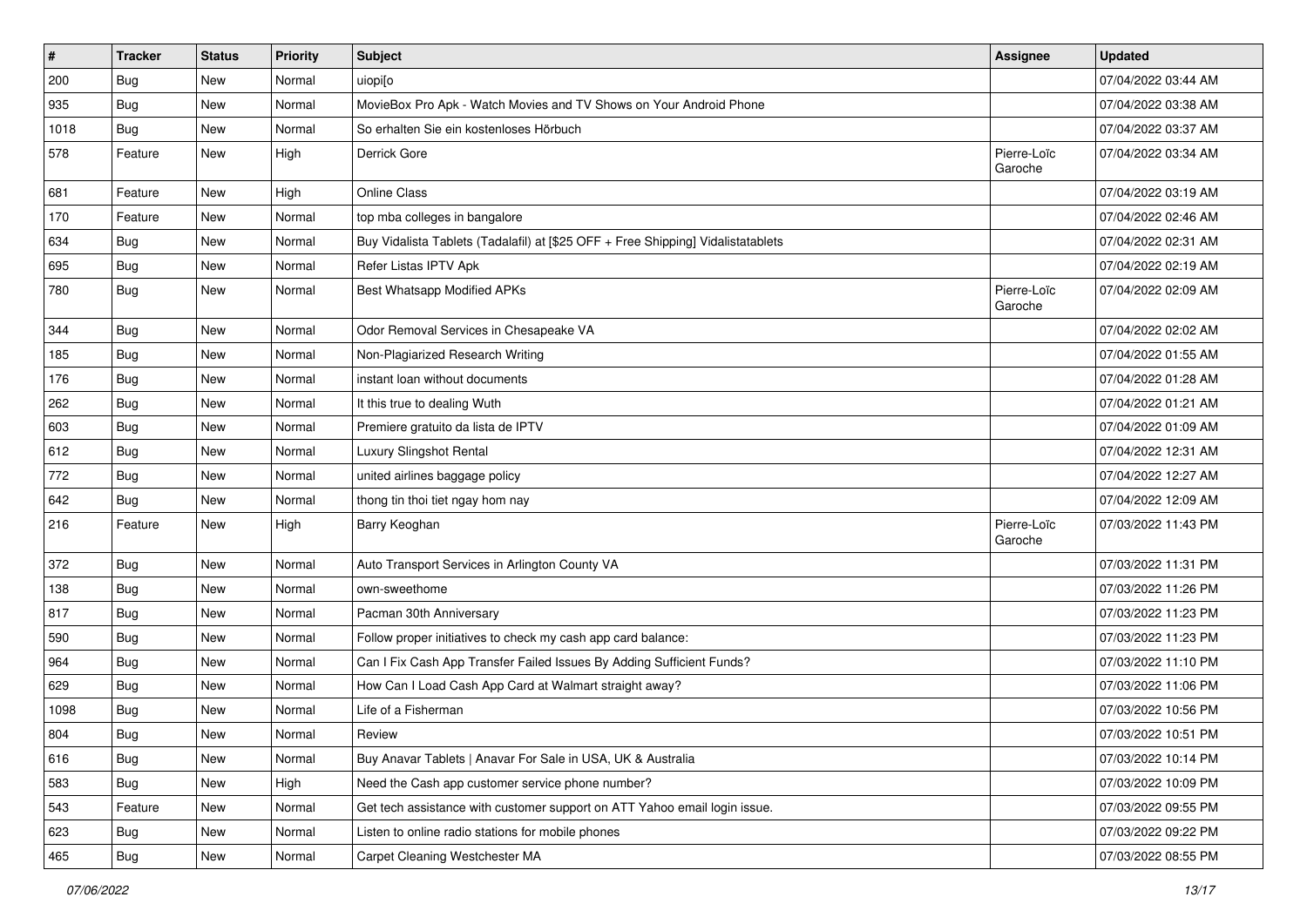| $\vert$ # | Tracker    | <b>Status</b> | <b>Priority</b> | <b>Subject</b>                                                                   | Assignee               | <b>Updated</b>      |
|-----------|------------|---------------|-----------------|----------------------------------------------------------------------------------|------------------------|---------------------|
| 521       | Feature    | New           | Normal          | Check out the Cash app Card balance for an overdraft.                            | Pierre-Loïc<br>Garoche | 07/03/2022 08:23 PM |
| 161       | <b>Bug</b> | New           | Normal          | dfdrtyuio                                                                        |                        | 07/03/2022 07:58 PM |
| 674       | Bug        | New           | Normal          | The best game in 2021                                                            | Pierre-Loïc<br>Garoche | 07/03/2022 07:43 PM |
| 808       | Bug        | New           | Normal          | Sinnvolle Guten-Morgen-Grüße                                                     |                        | 07/03/2022 07:27 PM |
| 113       | <b>Bug</b> | New           | Normal          | ufc 254 live                                                                     |                        | 07/03/2022 07:18 PM |
| 886       | Bug        | New           | Normal          | Is the Fox News Channel on Roku free?                                            |                        | 07/03/2022 07:14 PM |
| 747       | <b>Bug</b> | New           | Normal          | How to Install Tyflex Plus on Your Android Device                                |                        | 07/03/2022 07:14 PM |
| 145       | Bug        | New           | Normal          | abdulbaissagar                                                                   |                        | 07/03/2022 04:29 PM |
| 553       | <b>Bug</b> | New           | Normal          | Cinema HD APK - Free Movie Enjoyment App on Android                              |                        | 07/03/2022 03:58 PM |
| 640       | <b>Bug</b> | New           | Normal          | play game with me                                                                |                        | 07/03/2022 03:41 PM |
| 664       | Bug        | New           | Normal          | Tea TV Apk Download - The Best Way to Watch Movies Offline                       |                        | 07/03/2022 03:24 PM |
| 811       | <b>Bug</b> | New           | Normal          | Canon IJ Network Tool                                                            |                        | 07/03/2022 03:22 PM |
| 719       | Bug        | New           | Normal          | How Do I Send \$5000 Through Cash App Account With Ease?                         |                        | 07/03/2022 02:41 PM |
| 150       | <b>Bug</b> | New           | Normal          | dfgh                                                                             |                        | 07/03/2022 02:15 PM |
| 604       | <b>Bug</b> | New           | Normal          | <b>Idle Game Online</b>                                                          |                        | 07/03/2022 01:49 PM |
| 470       | Bug        | <b>New</b>    | Normal          | Commercial Floor Cleaning Westchester MA                                         |                        | 07/03/2022 01:36 PM |
| 466       | <b>Bug</b> | New           | Normal          | Floor Stripping Westchester MA                                                   |                        | 07/03/2022 01:07 PM |
| 223       | Bug        | New           | Normal          | WhatsApp Plus: Download, Update and Themes                                       |                        | 07/03/2022 01:07 PM |
| 193       | <b>Bug</b> | New           | Normal          | 18% Discount on Homeopathic medicines                                            |                        | 07/03/2022 01:02 PM |
| 617       | <b>Bug</b> | New           | Normal          | Buy Vidalista Tablets (Tadalafil) at [\$25 OFF + Free Shipping] Vidalistatablets |                        | 07/03/2022 12:57 PM |
| 652       | Bug        | New           | Normal          | Sesame Health Benefits                                                           |                        | 07/03/2022 12:28 PM |
| 551       | <b>Bug</b> | New           | Normal          | Why Do Students Need Online Best Dissertation Writing Services?                  |                        | 07/03/2022 11:16 AM |
| 701       | Bug        | New           | Normal          | Why Law Essay Helper UK is Necessary?                                            |                        | 07/03/2022 11:15 AM |
| 153       | <b>Bug</b> | New           | Normal          | urgent loan online                                                               | Christophe<br>Garion   | 07/03/2022 10:31 AM |
| 624       | <b>Bug</b> | New           | Normal          | Use go with the Driving Directions for your go                                   |                        | 07/03/2022 10:13 AM |
| 321       | Bug        | New           | Normal          | Tile & Grout Cleaning Services in Virginia Beach VA                              |                        | 07/03/2022 08:08 AM |
| 561       | Bug        | New           | Normal          | Enjoy the Full YouTube Premium Experience With YouTube Premium Membership        |                        | 07/03/2022 07:38 AM |
| 557       | Feature    | New           | Normal          | <b>Business Law Assignment Help</b>                                              |                        | 07/03/2022 06:40 AM |
| 512       | <b>Bug</b> | New           | Normal          | The Importance Of Using Custom Writing Services                                  |                        | 07/03/2022 06:05 AM |
| 621       | <b>Bug</b> | New           | Normal          | Buy All Modafinil & Armodafinil Tablets @Buy Modafinil US                        |                        | 07/03/2022 06:05 AM |
| 554       | Bug        | New           | Normal          | XvideoStudio Video Editor APK Free Download on TechToDown                        |                        | 07/03/2022 05:10 AM |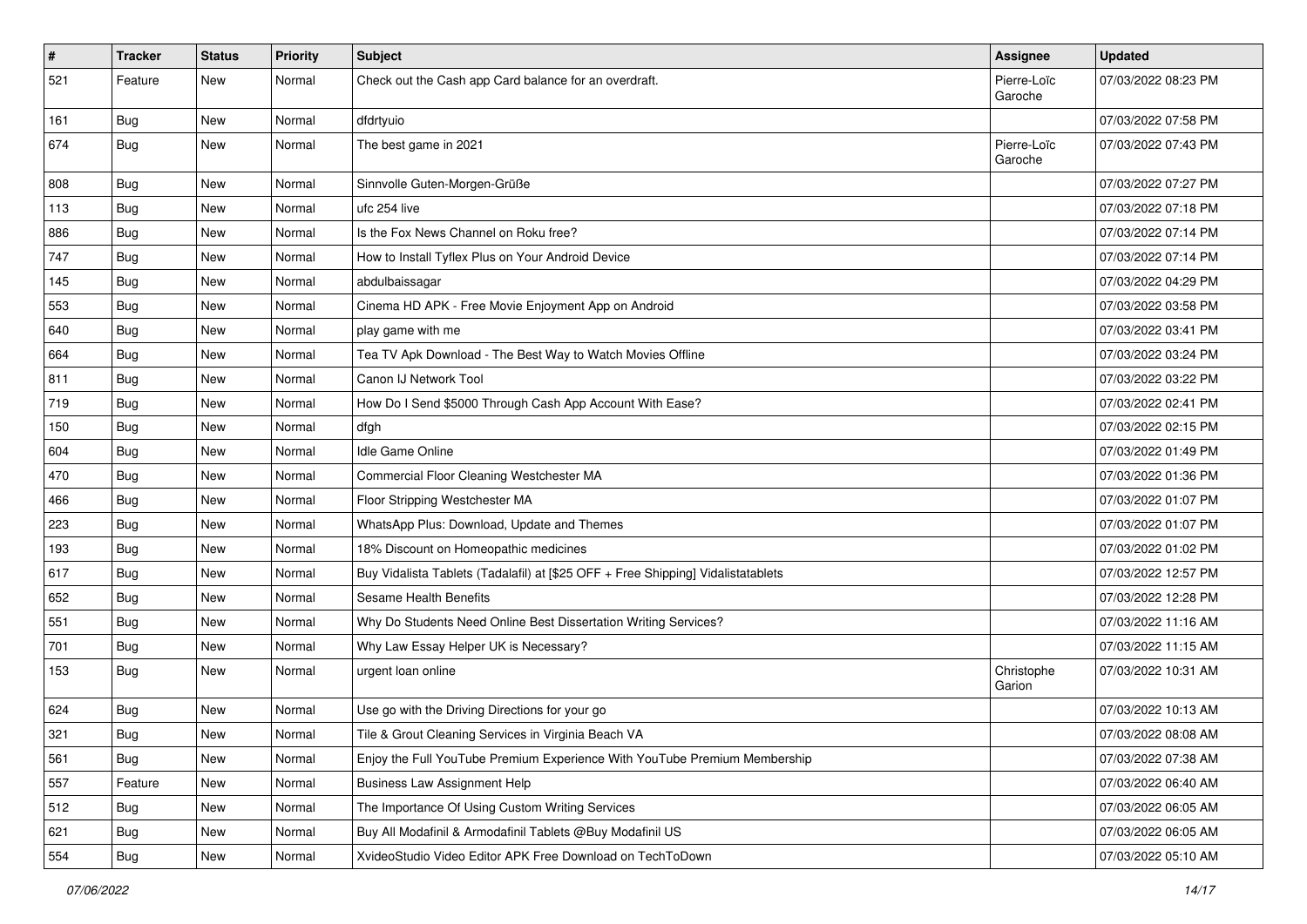| $\sharp$ | <b>Tracker</b> | <b>Status</b> | <b>Priority</b> | <b>Subject</b>                                                   | <b>Assignee</b>        | <b>Updated</b>      |
|----------|----------------|---------------|-----------------|------------------------------------------------------------------|------------------------|---------------------|
| 352      | <b>Bug</b>     | New           | Normal          | Tile & Grout Cleaning Services in Chesapeake VA                  |                        | 07/03/2022 04:58 AM |
| 479      | <b>Bug</b>     | <b>New</b>    | Normal          | Limousine Service Bellevue WA                                    |                        | 07/03/2022 03:10 AM |
| 806      | Feature        | New           | Normal          | Go everywhere thanks to mapquest driving directions              |                        | 07/03/2022 01:42 AM |
| 225      | <b>Bug</b>     | New           | Normal          | instant personal loan                                            |                        | 07/03/2022 12:46 AM |
| 552      | Feature        | New           | Normal          | Radio rfm and the benefits of radio rfm                          |                        | 07/03/2022 12:38 AM |
| 184      | <b>Bug</b>     | New           | Normal          | <b>Affordable Business Writing Services</b>                      |                        | 07/03/2022 12:08 AM |
| 178      | Bug            | New           | Normal          | transparent lace wigs                                            |                        | 07/02/2022 11:48 PM |
| 564      | <b>Bug</b>     | New           | Normal          | How To Install RepelisPlus On Your Android Phone?                |                        | 07/02/2022 11:29 PM |
| 796      | <b>Bug</b>     | <b>New</b>    | Normal          | How Does Cash App ++ actually work and What is the process of it |                        | 07/02/2022 11:27 PM |
| 245      | Bug            | <b>New</b>    | Normal          | Write My Essay For Me Cheap                                      |                        | 07/02/2022 10:31 PM |
| 526      | <b>Bug</b>     | New           | Normal          | Soundcloud to mp3 converter - Download Soundcloud songs          |                        | 07/02/2022 10:23 PM |
| 653      | Bug            | New           | Normal          | Jujube (Jinjoles): Properties And Health Benefits                |                        | 07/02/2022 08:17 PM |
| 584      | <b>Bug</b>     | New           | Normal          | Want the cash app customer service number to check balance?      |                        | 07/02/2022 07:36 PM |
| 669      | Feature        | New           | Normal          | Nursing Assignment Help                                          |                        | 07/02/2022 05:58 PM |
| 173      | Feature        | <b>New</b>    | Normal          | private limited company registration                             |                        | 07/02/2022 04:39 PM |
| 167      | Bug            | New           | Normal          | instant loan without documents                                   | Anonymous              | 07/02/2022 02:31 PM |
| 678      | <b>Bug</b>     | <b>New</b>    | Normal          | How to be a winner in buidnow gg                                 |                        | 07/02/2022 01:45 PM |
| 149      | <b>Bug</b>     | New           | Normal          | dftgy                                                            |                        | 07/02/2022 01:22 PM |
| 207      | Feature        | New           | Low             | real estate lead conversion                                      |                        | 07/02/2022 01:13 PM |
| 648      | Feature        | <b>New</b>    | Normal          | <b>Plum Health Benefits</b>                                      |                        | 07/02/2022 01:06 PM |
| 643      | <b>Bug</b>     | New           | Normal          | Oreo TV Apk Download                                             |                        | 07/02/2022 12:05 PM |
| 692      | <b>Bug</b>     | <b>New</b>    | Normal          | Esports 888b                                                     |                        | 07/02/2022 11:10 AM |
| 571      | <b>Bug</b>     | New           | Normal          | How may the Cash app dispute your trade?                         | Pierre-Loïc<br>Garoche | 07/02/2022 11:09 AM |
| 793      | Feature        | New           | Urgent          | Where can I find cheap FIFA coins?                               | Pierre-Loïc<br>Garoche | 07/02/2022 11:00 AM |
| 816      | <b>Bug</b>     | New           | Normal          | Play Scribble io fun with everyone                               |                        | 07/02/2022 10:43 AM |
| 315      | <b>Bug</b>     | New           | Normal          | Dissertation help UK                                             |                        | 07/02/2022 08:51 AM |
| 471      | Bug            | New           | Normal          | Residential Floor Cleaning Westchester MA                        |                        | 07/02/2022 08:00 AM |
| 191      | Bug            | New           | Normal          | <b>B2B Branding</b>                                              |                        | 07/02/2022 07:53 AM |
| 206      | Bug            | New           | Low             | Cheap Electric Bikes                                             |                        | 07/02/2022 07:46 AM |
| 785      | <b>Bug</b>     | New           | Normal          | How To Get Money Off Cash App Without Card Or With A Card?       |                        | 07/02/2022 07:16 AM |
| 637      | Feature        | New           | Normal          | Why do the Outlook rules not work in my account?                 |                        | 07/02/2022 06:55 AM |
| 632      | <b>Bug</b>     | New           | Normal          | CheapestMedsShop   100% Safe Medicines Online in UK & AUS.       |                        | 07/02/2022 05:41 AM |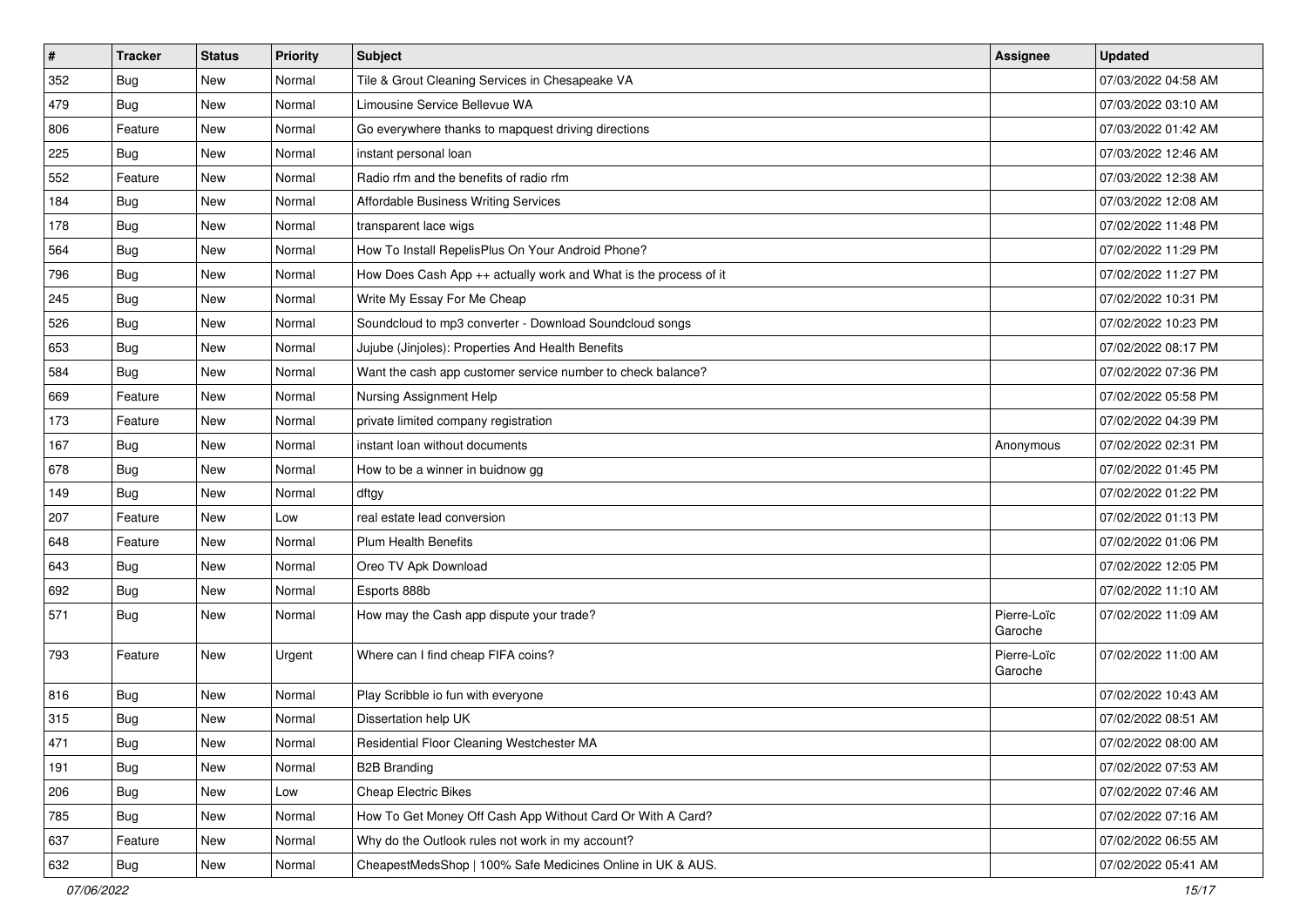| $\vert$ # | <b>Tracker</b> | <b>Status</b> | <b>Priority</b> | <b>Subject</b>                                                               | Assignee             | <b>Updated</b>      |
|-----------|----------------|---------------|-----------------|------------------------------------------------------------------------------|----------------------|---------------------|
| 801       | Bug            | New           | Normal          | Who Is an ETL Engineer                                                       |                      | 07/02/2022 05:26 AM |
| 1139      | Feature        | <b>New</b>    | Normal          | GTA San Andreas Mod Apk                                                      |                      | 07/02/2022 04:58 AM |
| 1138      | Feature        | New           | Normal          | GTA San Andreas Mod Apk                                                      |                      | 07/02/2022 04:56 AM |
| 549       | <b>Bug</b>     | New           | Normal          | Radio Luisteren                                                              |                      | 07/02/2022 01:24 AM |
| 522       | Feature        | New           | Normal          | Can You Check App Limits, If Cash app won't let me send money?               |                      | 07/02/2022 01:00 AM |
| 230       | Bug            | New           | Normal          | Add Money To Cash App Card - Auto Cash Apps                                  |                      | 07/02/2022 12:57 AM |
| 665       | Feature        | New           | Normal          | Look for a dedicated help with finance assignment                            |                      | 07/01/2022 07:46 PM |
| 1137      | Bug            | New           | Normal          | Professional report                                                          |                      | 07/01/2022 05:19 PM |
| 673       | <b>Bug</b>     | <b>New</b>    | Normal          | Learn the basics of pixel art - Clear grid                                   |                      | 07/01/2022 01:56 PM |
| 892       | Bug            | New           | Normal          | Good game                                                                    |                      | 07/01/2022 10:25 AM |
| 1136      | Bug            | New           | Normal          | Can I Talk To A Live Person At Facebook? Clarify Concerns Effectively        |                      | 07/01/2022 08:10 AM |
| 1073      | Bug            | New           | Normal          | <b>Cricut Design Space</b>                                                   |                      | 07/01/2022 06:20 AM |
| 1135      | Bug            | New           | Normal          | How to word games - 5 letter words                                           |                      | 07/01/2022 05:52 AM |
| 1134      | <b>Bug</b>     | New           | Normal          | Is WhatsApp Aero Worth Downloading?                                          |                      | 07/01/2022 04:03 AM |
| 805       | Bug            | New           | Normal          | Ketamine Online Store                                                        | Christophe<br>Garion | 07/01/2022 02:49 AM |
| 711       | Bug            | New           | Normal          | Human Fall Flat Apk Download                                                 |                      | 07/01/2022 01:14 AM |
| 726       | Bug            | New           | Normal          | Mobile Application Development Services                                      |                      | 06/30/2022 08:49 PM |
| 533       | <b>Bug</b>     | New           | Normal          | How to complete the homework assignments in economics in the easiest way?    |                      | 06/30/2022 07:33 PM |
| 576       | <b>Bug</b>     | New           | Normal          | So laden Sie ein Instagram-Bild herunter                                     |                      | 06/30/2022 06:17 PM |
| 129       | <b>Bug</b>     | New           | Normal          | xcvgbgh                                                                      |                      | 06/30/2022 03:46 PM |
| 1133      | <b>Bug</b>     | New           | Normal          | Flagle, what is it?                                                          |                      | 06/30/2022 10:37 AM |
| 172       | Feature        | New           | Normal          | pgdm colleges in bangalore                                                   |                      | 06/30/2022 09:28 AM |
| 1132      | <b>Bug</b>     | New           | Normal          | Registration process on Huobi                                                |                      | 06/30/2022 05:10 AM |
| 589       | Bug            | New           | Normal          | How can I get the cash app phone number of customer support?                 |                      | 06/30/2022 12:20 AM |
| 136       | <b>Bug</b>     | New           | Normal          | snappow                                                                      |                      | 06/29/2022 10:52 PM |
| 597       | Bug            | New           | Normal          | Universo s / f Download                                                      |                      | 06/29/2022 08:19 PM |
| 1131      | <b>Bug</b>     | New           | Normal          | Calculatrice Forex pour calculer les paramètres de la copie des transactions |                      | 06/29/2022 07:24 PM |
| 475       | <b>Bug</b>     | New           | Normal          | Floor Cleaning Arlington MA                                                  |                      | 06/29/2022 05:53 PM |
| 1069      | Bug            | New           | Normal          | how to get cash app support phone number 24*7 available                      |                      | 06/29/2022 05:37 PM |
| 516       | Bug            | New           | Normal          | Does Cash App Help To Get Cash App Refund Without Any Interruption?          |                      | 06/29/2022 05:12 PM |
| 762       | <b>Bug</b>     | New           | Normal          | How To Add Money To A Cash App Card If Struggling With Low Amount?           |                      | 06/29/2022 10:53 AM |
| 1087      | <b>Bug</b>     | New           | Normal          | How do new writers start out?                                                |                      | 06/29/2022 10:43 AM |